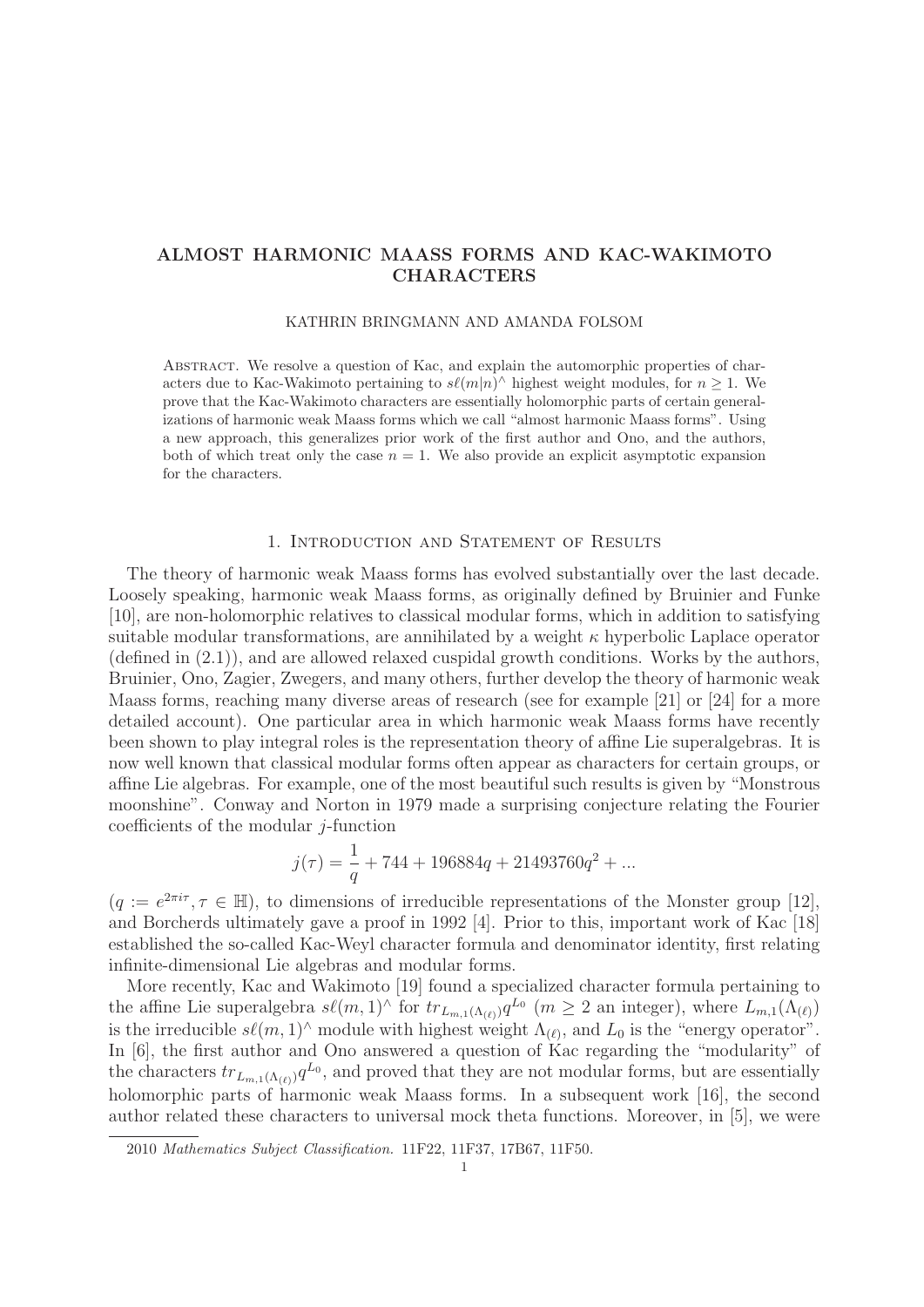able to exploit the "mock-modularity" of the Kac-Wakimoto  $s\ell(m,1)^{\wedge}$ -module characters to exhibit their detailed asymptotic behaviors.

In this paper, we fully resolve Kac's question, and explain the automorphic properties for arbitrary  $n \in \mathbb{N}$  of the Kac-Wakimoto characters  $tr_{L_{m,n}(\Lambda_{(\ell)})} q^{L_0}$  for irreducible highest weight  $s\ell(m,n)$ <sup>∧</sup> modules. We also provide an explicit asymptotic expansion for these characters. We point out that there is no reason to expect genuine modular forms, given the case of [6] in the case n=1. We prove that in fact, the Kac-Wakimoto characters are essentially holomorphic parts of new automorphic objects (defined in §2) which we call "almost harmonic Maass forms". We point out that unlike the case of  $n = 1$ , one does not have the luxury of beginning with a multivariable Appell-Lerch sum expression for  $tr_{L_{m,n}(\Lambda_{(\ell)})}q^{L_0}$  for arbitrary n, as was the case in [6] when  $n = 1$ . Instead, we consider the generating function as given by Kac-Wakimoto for the specialized characters  $chF_{\ell}$ 

$$
(1.1) \qquad \mathrm{ch} F := \sum_{\ell \in \mathbb{Z}} \mathrm{ch} F_{\ell} \zeta^{\ell} = e^{\Lambda_0} \prod_{k=1}^{\infty} \frac{\prod_{i=1}^{m} \left(1 + \zeta w_i q^{k - \frac{1}{2}}\right) \left(1 + \zeta^{-1} w_i^{-1} q^{k - \frac{1}{2}}\right)}{\prod_{j=1}^{n} \left(1 - \zeta w_{m+j} q^{k - \frac{1}{2}}\right) \left(1 - \zeta^{-1} w_{m+j}^{-1} q^{k - \frac{1}{2}}\right)},
$$

where  $\text{ch} F = \text{ch} F(\zeta, \tau)$ ,  $\text{ch} F_{\ell} = \text{ch} F_{\ell}(m, n; \tau)$ , and  $e^{\Lambda_0}$  and the  $w_s$  are certain operators (see (3.15) of [19]). As the coefficient functions ch $F_{\ell}$  depend upon the range in which  $\zeta$  is taken, we choose a specific range in §3. By moving to a different range, "wall crossing" occurs [13].

To simplify the situation we set (considered as formal variables)  $e^{\Lambda_0}$  and all  $w_s = 1$ , (also guaranteeing convergence of (1.1)). Once we have established the automorphic properties of the characters ch $F_{\ell}$ , it is easy to deduce the automorphic properties of the characters  $\text{tr}_{L_{m,n}(\Lambda_{(\ell)})} q^{L_0}$  using the relationship (see [19] and §5)

(1.2) 
$$
\text{tr}_{L_{m,n}(\Lambda_{(\ell)})} q^{L_0} = \text{ch} F_{\ell} \cdot \prod_{k \ge 1} (1 - q^k) ,
$$

and the fact that  $q^{\frac{1}{24}} \prod_{k \geq 1} (1 - q^k) = \eta(\tau)$  is a well known modular form of weight 1/2. It is not difficult to show that, upon suitable specialization of variables, the generating function chF in  $(1.1)$  is essentially a Jacobi form (see  $\S 2-\S 3$ ). Ideally then, one might proceed by considering the theory of (holomorphic) Jacobi forms after Eichler and Zagier [14], however the form in question (1.1) is not holomorphic, but is meromorphic, and moreover, its poles are of arbitrarily high order  $n$  (where  $n \geq 1$  is a fixed integer). At present, the there is no satisfactory theory of meromorphic Jacobi forms. Zwegers [25] and Dabholkar-Murthy-Zagier [13] take two different approaches to considering meromorphic Jacobi forms with poles of order  $n = 1$  and  $n = 2$ . Here, we extend the approach of Dabholkar-Murthy-Zagier for  $n = 1$  and  $n = 2$  and consider meromorphic Jacobi forms with poles of arbitrary order  $n \geq 1$  in the course of our treatment of the more general Kac-Wakimoto characters for  $s\ell(m, n)$ ^-modules.

In doing so, we encounter new automorphic objects (that do not appear in [13] or [25] e.g.), which we call almost harmonic Maass forms of depth r, and define more precisely in §2. Loosely speaking, such functions may be viewed as sums of harmonic weak Maass forms under iterates of the raising operator (themselves therefore non-harmonic weak Maass forms), multiplied by almost holomorphic modular forms. We point out that in particular harmonic weak Maass forms and almost holomorphic modular forms are almost harmonic Maass forms of depth  $r = 1$ . We call the associated holomorphic parts almost mock modular forms. It turns out that the Kac Wakimoto characters are almost mock modular forms. For simplicity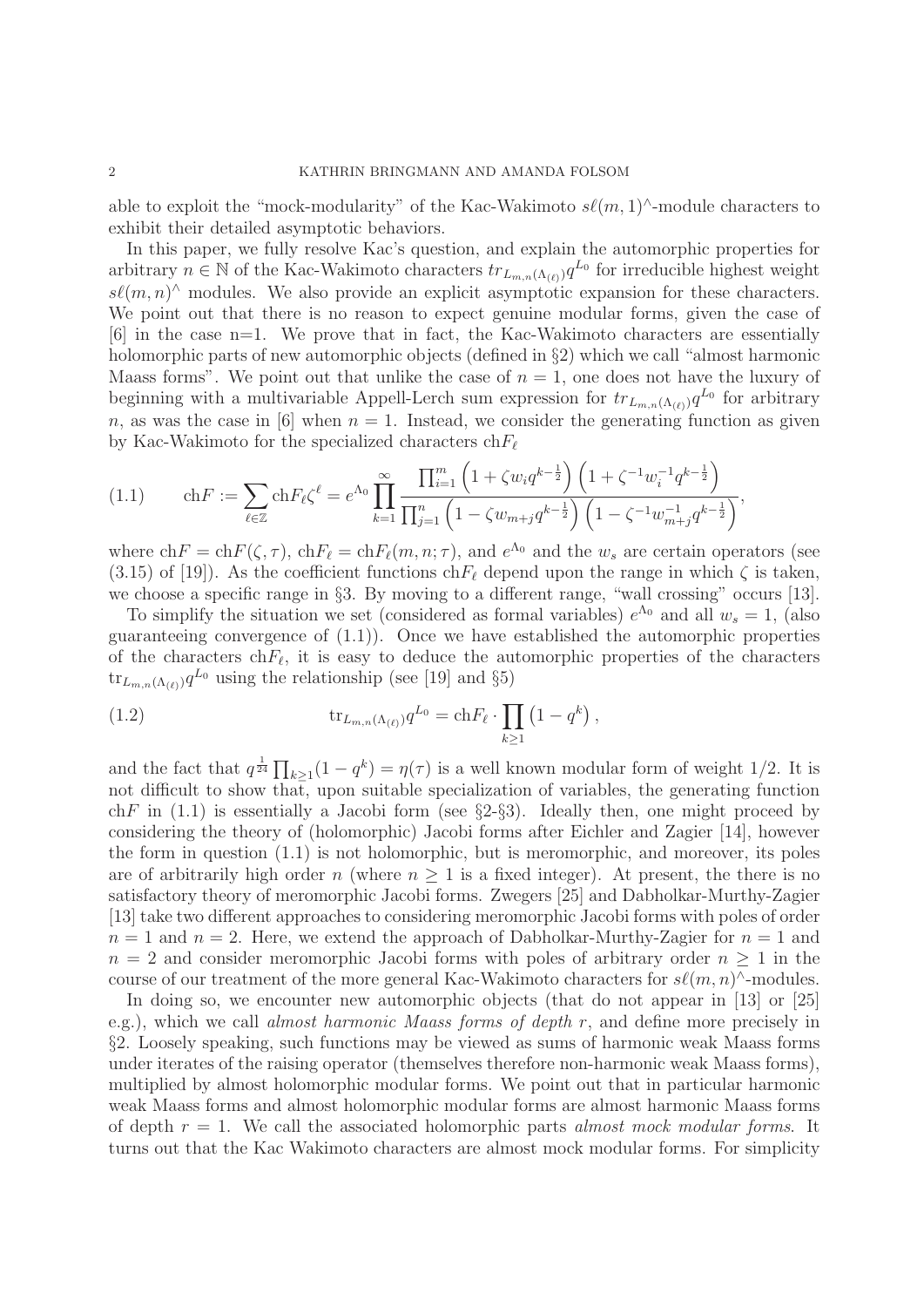and ease of exposition, we consider here even positive integers m and n satisfying  $m>n\geq 2$ . As is usual in the subject, all modularity statements are made up to  $q$ -powers and a finite number of additional terms that may appear in the q-expansion.

**Theorem 1.1.** Assume the restrictions above. The Kac Wakimoto characters  $tr_{L_{m,n}(\Lambda_{(\ell)})}q^{L_0}$ are almost mock modular forms of weight 0 and depth  $\frac{n}{2}$ .

*Remark.* In particular, when  $n = 2$ , the proof of Theorem 1.1 shows that the Kac-Wakimoto characters are mixed mock modular forms, i.e., products of mock modular forms multiplied by modular forms. (See also §4.)

We will show more precisely in Theorem 3.5 that the Kac-Wakimoto characters  $chF_\ell$  appear as coefficients in theta-type decompositions of nonholomorphic Jacobi forms, reminiscent of the holomorphic situation as developed by Eichler-Zagier [14] (see §2). We also provide some specific examples in §4 below.

We next consider the asymptotic behavior of the Kac-Wakimoto characters, generalizing results in [5] and [19]. More precisely, in the case  $n = 1$  pertaining to the affine Lie superalgebras  $s\ell(m,1)^\wedge$ , Kac and Wakimoto considered the specialized characters (see §4 of [19])

$$
\operatorname{tr}_{L_{m,1}(\Lambda_{(\ell)})} q^{L_0} = \operatorname{ch} F_{\ell} \cdot \prod_{k \ge 1} \left( 1 - q^k \right).
$$

Using series manipulations and modular transformations of theta functions, for  $\tau = it, t \in \mathbb{R}^+$ , Kac and Wakimoto established the main term in the asymptotic expansion of the specialized characters  $\text{tr}_{L_{m,1}(\Lambda_{(\ell)})} q^{L_0}$  as  $t \to 0^+$ :

(1.3) 
$$
\text{tr}_{L_{m,1}(\Lambda_{(\ell)})} q^{L_0} \sim \frac{\sqrt{t}}{2} e^{\frac{\pi (m+1)}{12t}}.
$$

In [5], using different methods than those in [19], we established an asymptotic expansion with an arbitrarily large number of terms beyond the main term given in  $(1.3)$ . Here, we generalize the results in [5] and (1.3), and establish the following asymptotic expansion for the specialized characters  $tr_{L_{m,n}(\Lambda_{(\ell)})}q^{L_0}$  pertaining to the affine Lie superalgebras  $s\ell(m,n)^\wedge$ for any  $n > 1$ .

**Theorem 1.2.** Let  $\ell \in \mathbb{Z}$  and  $m > n \geq 1$ . Then for  $\tau = it$ ,  $t \in \mathbb{R}^+$ , for any  $N \in \mathbb{N}_0$ , as  $t \rightarrow 0^+$  we have

$$
tr_{L_{m,n}(\Lambda_{(\ell)})} q^{L_0} = e^{\frac{\pi t}{12}(n-m+1) + \frac{\pi}{12t}(m+2n-1)} \frac{\sqrt{t}}{2^n} \left( \sum_{r=0}^N a_r(m,n,\ell) \frac{t^r}{r!} + O(t^{N+1}) \right),
$$

where

$$
a_r(m, n, \ell) := (-\pi)^r \sum_{k=0}^r {r \choose k} (m-n)^k (2i\ell)^{r-k} \mathcal{E}_{k+r,n}.
$$

Here the numbers  $\mathcal{E}_{k+r,n}$  are "higher" Euler numbers defined by the recurrence (5.3) and the initial conditions  $(5.1)$  and  $(5.2)$ .

The remainder of the paper is organized as follows. In §2 we define the automorphic objects that emerge in our treatment here, and discuss their transformation properties. In §3 we prove Theorem 1.1, and in §4 we provide explicit examples in the cases  $n = 2$  and  $n = 4$ . In §5 we prove Theorem 1.2.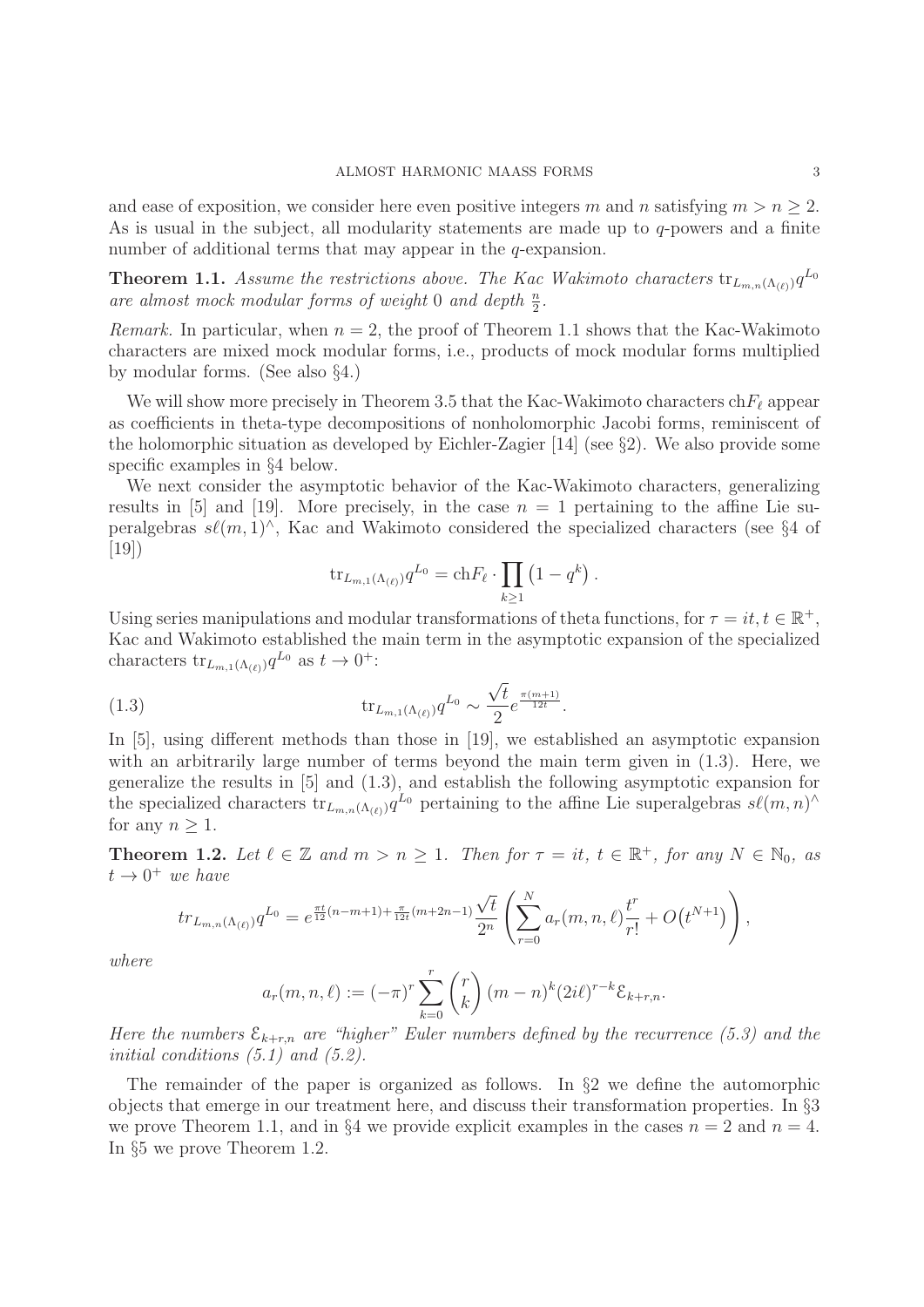#### 4 KATHRIN BRINGMANN AND AMANDA FOLSOM

#### Acknowledgements

The authors thank Don Zagier for fruitful conversation. Moreover they thank Karl Mahlburg, Rene Olivetto, and Martin Raum for their comments on an earlier version of the paper. The research of the first author was supported by the Alfried Krupp Prize for young University Teachers of the Krupp Foundation. The second author is grateful for the support of National Science Foundation grant DMS-1049553.

### 2. AUTOMORPHIC FORMS

In this section, we define relevant automorphic objects, and give their transformation properties.

2.1. **Weak Maass forms.** Assume that  $\kappa \in \frac{1}{2}\mathbb{Z}$ , and  $\Gamma$  is a congruence subgroup of either  $SL_2(\mathbb{Z})$  or  $\Gamma_0(4)$ , depending on whether or not  $\kappa \in \mathbb{Z}$ . The weight  $\kappa$  slash operator, defined for a matrix  $\gamma = \begin{pmatrix} a & b \\ c & d \end{pmatrix} \in \Gamma$  and any function  $f : \mathbb{H} \to \mathbb{C}$ , is given by

$$
f\big|_{\kappa}\gamma(\tau) := j(\gamma,\tau)^{-2\kappa} f\left(\frac{a\tau + b}{c\tau + d}\right)
$$

where

$$
j(\gamma, \tau) := \begin{cases} \sqrt{c\tau + d} & \text{if } \kappa \in \mathbb{Z}, \\ \left(\frac{c}{d}\right) \varepsilon_d^{-1} \sqrt{c\tau + d} & \text{if } \kappa \in \frac{1}{2}\mathbb{Z} \backslash \mathbb{Z}. \end{cases}
$$

Here

$$
\varepsilon_d:=\begin{cases}1 & \text{if } d\equiv 1\pmod{4},\\ i & \text{if } d\equiv 3\pmod{4}.\end{cases}
$$

Moreover we require the *weight*  $\kappa$  *hyperbolic Laplace operator*  $(\tau = u + iv)$ 

(2.1) 
$$
\Delta_{\kappa} := -v^2 \left( \frac{\partial^2}{\partial u^2} + \frac{\partial^2}{\partial v^2} \right) + i\kappa v \left( \frac{\partial}{\partial u} + i \frac{\partial}{\partial v} \right).
$$

**Definition 2.1.** Let  $\kappa \in \frac{1}{2}\mathbb{Z}$ , N a positive integer,  $\chi$  a Dirichlet character (mod N),  $s \in \mathbb{C}$ . A Maass form of weight  $\kappa$  for  $\Gamma$  with Nebentypus character  $\chi$  and Laplace eigenvalue s is a smooth function  $f : \mathbb{H} \to \mathbb{C}$  satisfying

(1) For all  $\gamma = \begin{pmatrix} a & b \\ c & d \end{pmatrix} \in \Gamma$  and all  $\tau \in \mathbb{H}$ , we have

$$
f|_{\kappa} \gamma(\tau) = \chi(d) f(\tau).
$$

(2) We have that

$$
\Delta_{\kappa} f = s f.
$$

## (3) The function f has at most linear exponential growth at all cusps.

Of particular interest are harmonic weak Maass forms, which are Maass forms with eigenvalue  $s = 0$ . Harmonic weak Maass forms appear in the work of Bruinier-Funke on theta liftings [10], for example. There, one may find a more detailed treatment, and a more precise description of condition (3) in the definition above. By considering their Fourier expansions, it is known that harmonic weak Maass forms naturally decompose into two summands, a holomorphic part and a non-holomorphic part. For example, it is known [17, 23] that the generating function for Hurwitz class numbers  $H(n)$  of binary quadratic forms of discriminant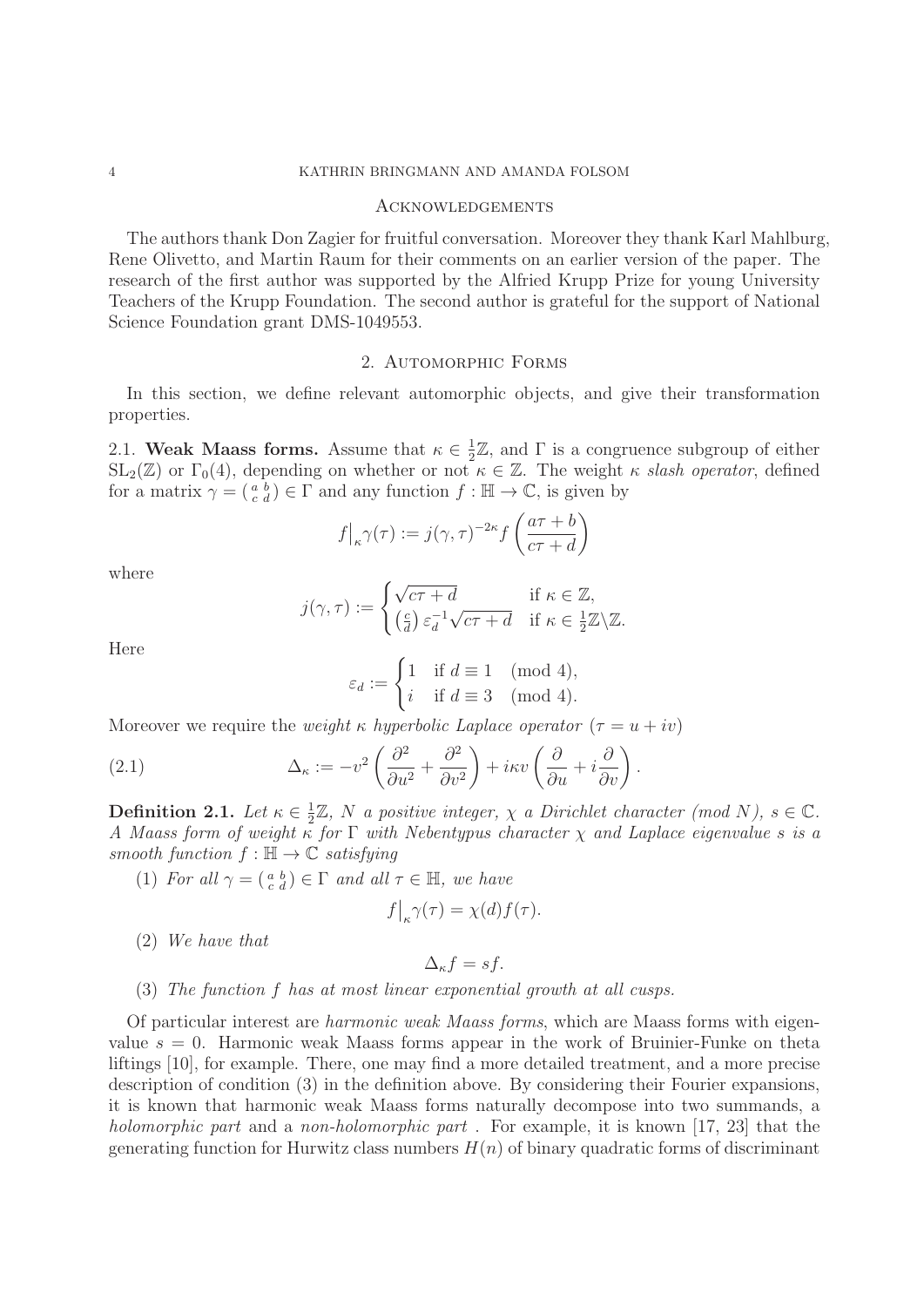$-n$  is (essentially) the holomorphic part of the following weak Maass form of weight  $3/2$  and level 4, the so-called "Zagier-Eisenstein series":

(2.2) 
$$
\mathcal{H}(\tau) := -\frac{1}{12} + \sum_{\substack{n \geq 1 \\ n \equiv 0,3 \pmod{4}}} H(n)q^n + \frac{1+i}{16\pi} \int_{-\overline{\tau}}^{i\infty} \frac{\Theta(w)}{(w+\tau)^{\frac{3}{2}}} dw,
$$

where  $\Theta(\tau) := \sum_n q^{n^2}$ . The holomorphic parts of weak Maass forms are called mock modular forms [24]. We also make use of the fact that harmonic weak Maass forms G of weight  $\kappa$  are mapped to ordinary modular forms of weight  $2 - \kappa$  by the differential operator

$$
\xi_k := 2iv^{\kappa} \cdot \overline{\frac{\partial}{\partial \overline{\tau}}}.
$$

If we denote the holomorphic part of G by  $G^+$ , the image  $\xi_{\kappa}(G)$  is called the shadow of the mock modular form  $G^+$ , and is modular of weight  $2 - \kappa$ . (See [21, §7] and [24], for example.) For example, in (2.2), the shadow of the mock modular generating function for Hurwitz class numbers is the form  $\Theta(\tau)$ .

2.2. **Holomorphic modular forms and almost modular forms.** A special interesting subclass of harmonic weak Maass forms that we consider here are the weakly holomorphic modular forms, i.e., those harmonic weak Maass forms that are holomorphic on the upper half plane but may have poles in the cusps of Γ. If the modular forms are also holomorphic in the cusps, we speak of holomorphic modular forms. A special ordinary modular form required in this paper is Dedekind's  $\eta$ -function, defined by

(2.3) 
$$
\eta(\tau) := q^{\frac{1}{24}} \prod_{k \ge 1} (1 - q^k).
$$

This function is well known to satisfy the following transformation law [22].

**Lemma 2.2.** For  $\gamma = \begin{pmatrix} a & b \\ c & d \end{pmatrix} \in SL_2(\mathbb{Z})$ , we have that

(2.4) 
$$
\eta(\gamma \tau) = \psi(\gamma) (c\tau + d)^{\frac{1}{2}} \eta(\tau),
$$

where  $\psi(\gamma)$  is a 24th root of unity, which can be given explicitly in terms of Dedekind sums [22]. In particular, we have that

$$
\eta\left(-\frac{1}{\tau}\right) = \sqrt{-i\tau}\eta(\tau).
$$

We also encounter *almost holmorphic modular forms*, which as originally defined by Kaneko-Zagier [20], transform like usual modular forms, but are polynomials in  $1/v$  with holomorphic coefficients. In this paper we use a slightly modified definition allowing weakly holomorphic coefficients. Standard examples of almost holomorphic modular form include derivatives of holomorphic modular forms, as well as the non-holomorphic Eisenstein series  $\hat{E}_2$ , defined by

(2.5) 
$$
\widehat{E}_2(\tau) := E_2(\tau) - \frac{3}{\pi v}.
$$

Here its holomorphic part is given by

(2.6) 
$$
E_2(\tau) := 1 - 24 \sum_{n \ge 1} \sigma_1(n) q^n,
$$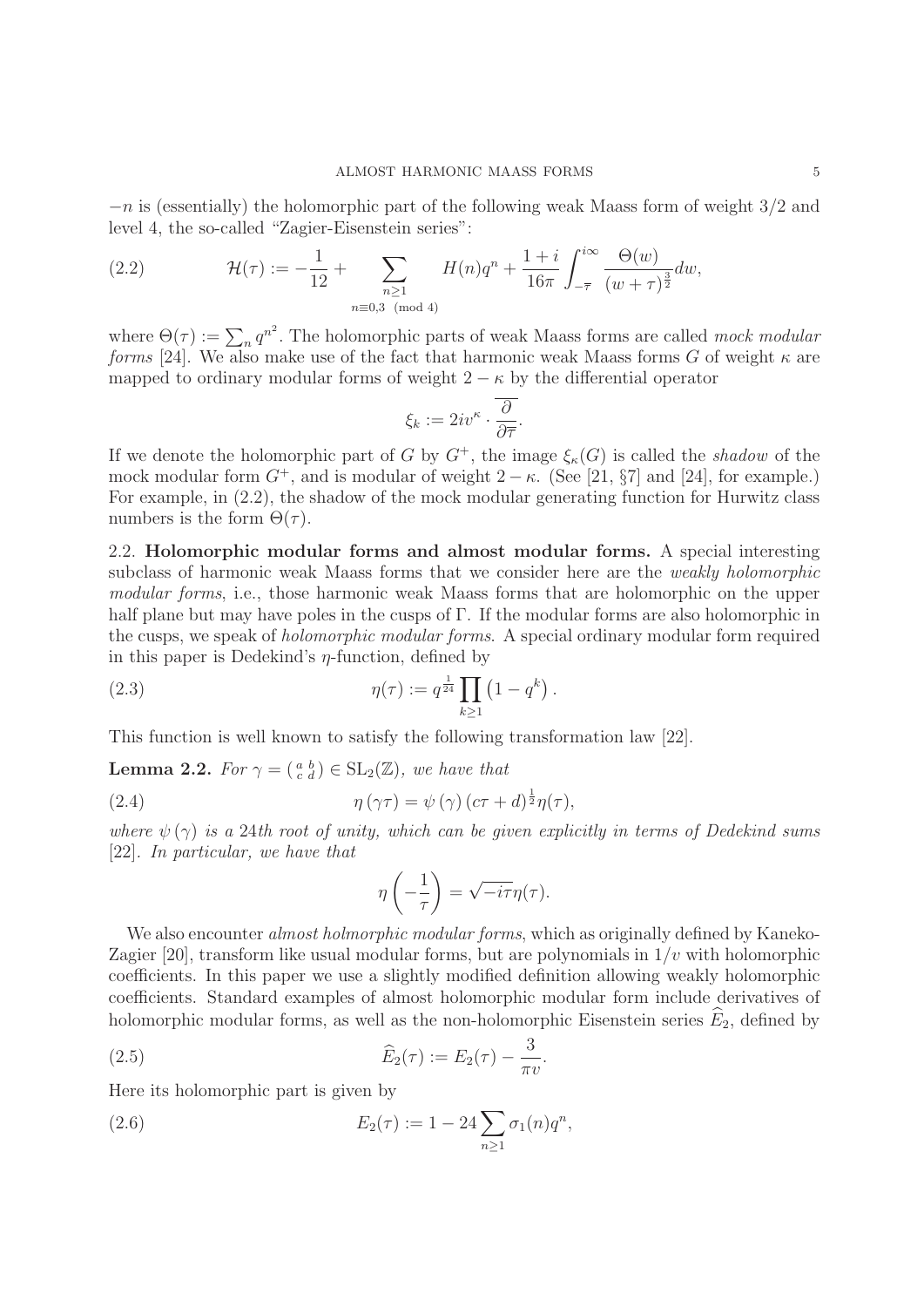where  $\sigma_1(n)$  is the sum of positive integer divisors of n. In general, the holomorphic part of an almost holomorphic modular form is called a quasimodular form. After their introduction [20], almost holomorphic modular forms have been shown to play numerous roles in mathematics and physics. (See for example the work of Aganagic-Bouchard-Klemm in [1].)

2.3. **Almost harmonic Maass forms.** We are now ready to describe the new automorphic objects occurring in this paper. For this, we recall the classical Maass raising operator of weight  $\kappa$ :

(2.7) 
$$
R_{\kappa} := 2i\frac{d}{d\tau} + \frac{\kappa}{v}.
$$

If F is of weight  $\kappa$  and satisfies  $\Delta_{\kappa}(F) = sF$ , one may show that  $R_{\kappa}(F)$  is of weight  $\kappa + 2$ , and that

$$
\Delta_{\kappa+2}(R_{\kappa}(F)) = (s+\kappa)R_{\kappa}(F).
$$

Moreover, define for a positive integer  $n$ 

(2.8) 
$$
R_{\kappa}^n := R_{\kappa+2(n-1)} \circ \cdots R_{\kappa+2} \circ R_{\kappa}.
$$

Abusing notation, we furthermore set for  $F : \mathbb{H} \to \mathbb{C}$ 

$$
R^{-1}(F) = 1.
$$

If g is modular of weight  $\kappa$ , then  $R_k^n(g)$  is an almost holomorphic modular form of weight  $\kappa + 2n$ . Motivated by this observation, and in light of the automorphic properties we exhibit for the characters ch $F_{\ell}$  (see Theorem 1.1 and Theorem 3.5), we now define the new objects of interest in this paper.

**Definition 2.3.** Assume the notation above. An almost harmonic Maass form of weight  $\kappa \in \frac{1}{2}\mathbb{Z}$  and depth  $r \in \mathbb{N}$  for  $\Gamma$  with Nebentypus character  $\chi$  is a smooth function  $f : \mathbb{H} \to \mathbb{C}$ satisfying

(1) For all  $\gamma = \begin{pmatrix} a & b \\ c & d \end{pmatrix} \in \Gamma$  and all  $\tau \in \mathbb{H}$ , we have

$$
f\big|_{\kappa}\gamma(\tau) = \chi(d)f(\tau).
$$

(2) The function f may be written as

$$
f = \sum_{i=0}^{r} g_i R_{\kappa+2-\nu}^{i-1}(g),
$$

where g is a harmonic weak Maass form of weight  $\kappa + 2 - \nu$ , and the  $g_i$  are almost holomorphic modular forms of weight  $\nu - 2i$  (for some fixed  $\nu \in \frac{1}{2}\mathbb{Z}$ ).

In particular harmonic weak Maass forms are almost harmonic Maass forms of depth  $r = 1$ , and almost holomorphic modular forms may be viewed as almost harmonic Maass forms of depth  $r = 0$  or  $r = 1$ . Here, we call the holomorphic parts of almost harmonic Maass forms almost mock modular forms. We also note that almost harmonic Maass forms inherit the growth from usual Maass forms and almost holomorphic modular forms. Moreover, specifying the groups and multipliers in condition (2) would make the transformation law in (1) unnecessary to state.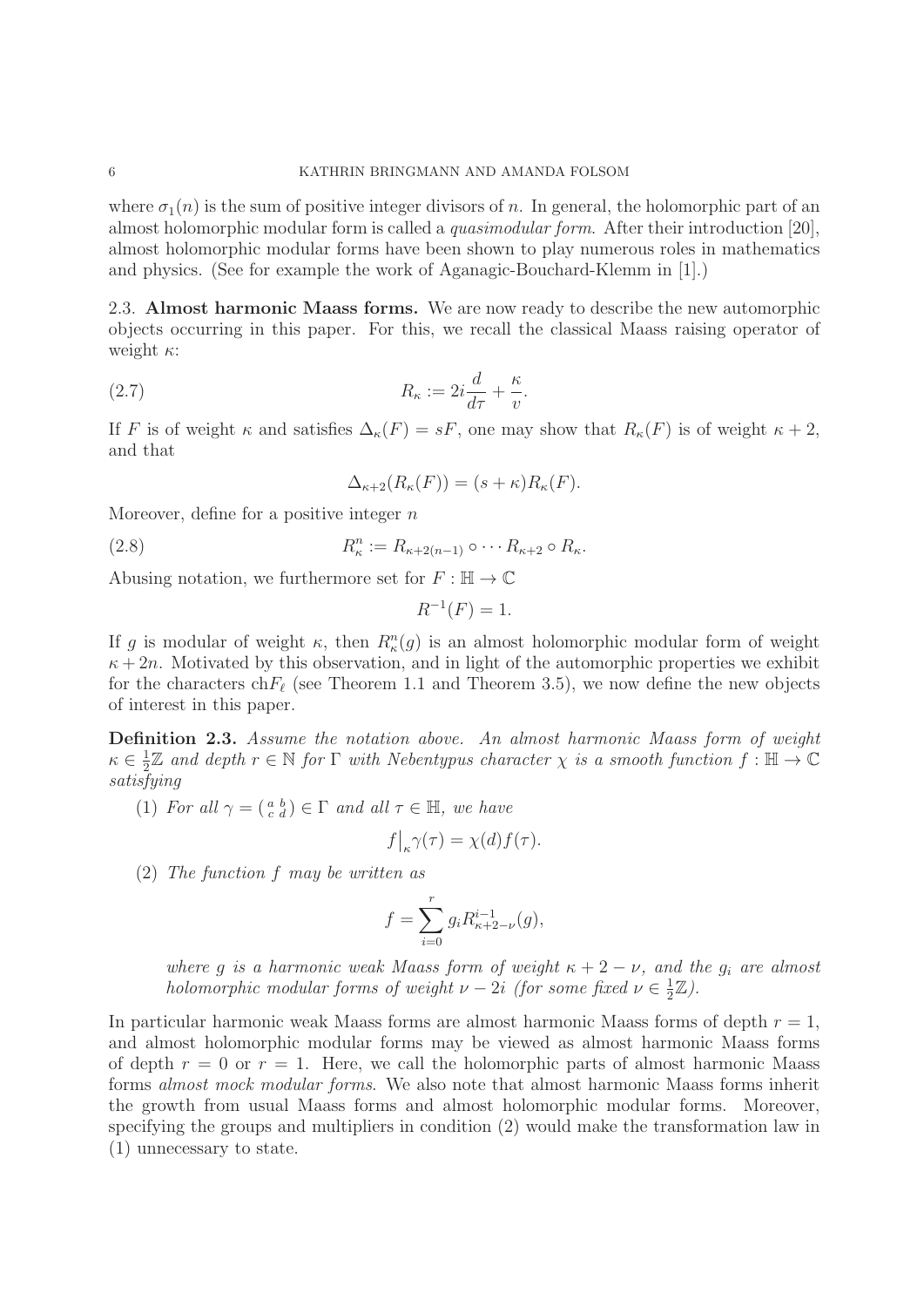2.4. **Holomorphic Jacobi forms and mock Jacobi forms.** In [25], Zwegers studied another type of automorphic object which is commonly referred to as a mock Jacobi form. Before describing these forms, we recall the definition of a holomorphic Jacobi form, after Eichler and Zagier ([14] p9).

**Definition 2.4.** A holomorphic Jacobi form of weight  $\kappa$  and index  $M$  ( $\kappa$ ,  $M \in \mathbb{N}$ ) on a subgroup  $\Gamma \subseteq SL_2(\mathbb{Z})$  of finite index is a holomorphic function  $\varphi(z;\tau) : \mathbb{C} \times \mathbb{H} \to \mathbb{C}$  which for all  $\gamma = \begin{pmatrix} a & b \\ c & d \end{pmatrix} \in \Gamma$  and  $\lambda, \mu \in \mathbb{Z}$  satisfies

- (1)  $\varphi\left(\frac{z}{c\tau+d};\gamma\tau\right) = (c\tau+d)^{\kappa}e^{\frac{2\pi i Mcz^2}{c\tau+d}}\varphi(z;\tau),$
- (2)  $\varphi(z + \lambda \tau + \mu; \tau) = e^{-2\pi i M(\lambda^2 \tau + 2\lambda z)} \varphi(z;\tau),$
- (3)  $\varphi(z;\tau)$  has a Fourier development of the form  $\sum_{n,r} c(n,r)q^n e^{2\pi irz}$  with  $c(n,r)=0$ unless  $n > r^2/4M$ .

Jacobi forms with multipliers and of half integral weight, meromorphic Jacobi forms, and weak Jacobi forms are defined similarly with obvious modifications made, and have been studied in [14], and [25], for example. A special Jacobi form used in this paper is Jacobi's theta function, defined by

(2.9) 
$$
\vartheta(z;\tau) = \vartheta(z) := \sum_{\nu \in \frac{1}{2} + \mathbb{Z}} e^{\pi i \nu^2 \tau + 2\pi i \nu (z + \frac{1}{2})},
$$

where here and throughout, we may omit the dependence of various functions on the variable  $\tau$  when the context is clear. This function is well known to satisfy the following transformation  $\text{law}$  [22, (80.31) and (80.8)].

**Lemma 2.5.** For  $\lambda, \mu \in \mathbb{Z}$  and  $\gamma = \begin{pmatrix} a & b \\ c & d \end{pmatrix} \in SL_2(\mathbb{Z})$ , we have that

(2.10) 
$$
\vartheta(z + \lambda \tau + \mu; \tau) = (-1)^{\lambda + \mu} q^{-\frac{\lambda^2}{2}} e^{-2\pi i \lambda z} \vartheta(z; \tau),
$$

(2.11) 
$$
\vartheta\left(\frac{z}{c\tau+d};\gamma\tau\right) = \psi^3(\gamma)(c\tau+d)^{\frac{1}{2}}e^{\frac{\pi icz^2}{c\tau+d}}\vartheta(z;\tau).
$$

In particular, we have that

$$
\vartheta\left(\frac{z}{\tau};-\frac{1}{\tau}\right)=-i\sqrt{-i\tau}e^{\frac{\pi i z^2}{\tau}}\vartheta\left(z;\tau\right).
$$

The Jacobi theta function is also known to satisfy the well known triple product identity

(2.12) 
$$
\vartheta(z;\tau) = -iq^{\frac{1}{8}}\zeta^{-\frac{1}{2}}\prod_{r=1}^{\infty}(1-q^r)\left(1-\zeta q^{r-1}\right)\left(1-\zeta^{-1}q^r\right),
$$

where throughout  $\zeta := e^{2\pi i z}$ .

Eichler and Zagier have shown that holomorphic Jacobi forms have a theta decomposition in terms of the following Jacobi theta functions defined for  $a \in \mathbb{N}$  and  $b \in \mathbb{Z}$ :

(2.13) 
$$
\vartheta_{a,b}(z;\tau) := \sum_{\substack{\lambda \in \mathbb{Z} \\ \lambda \equiv b \pmod{2a}}} e^{\frac{\pi i \lambda^2 \tau}{2a} + 2\pi i \lambda z}.
$$

We summarize results of [14] as follows.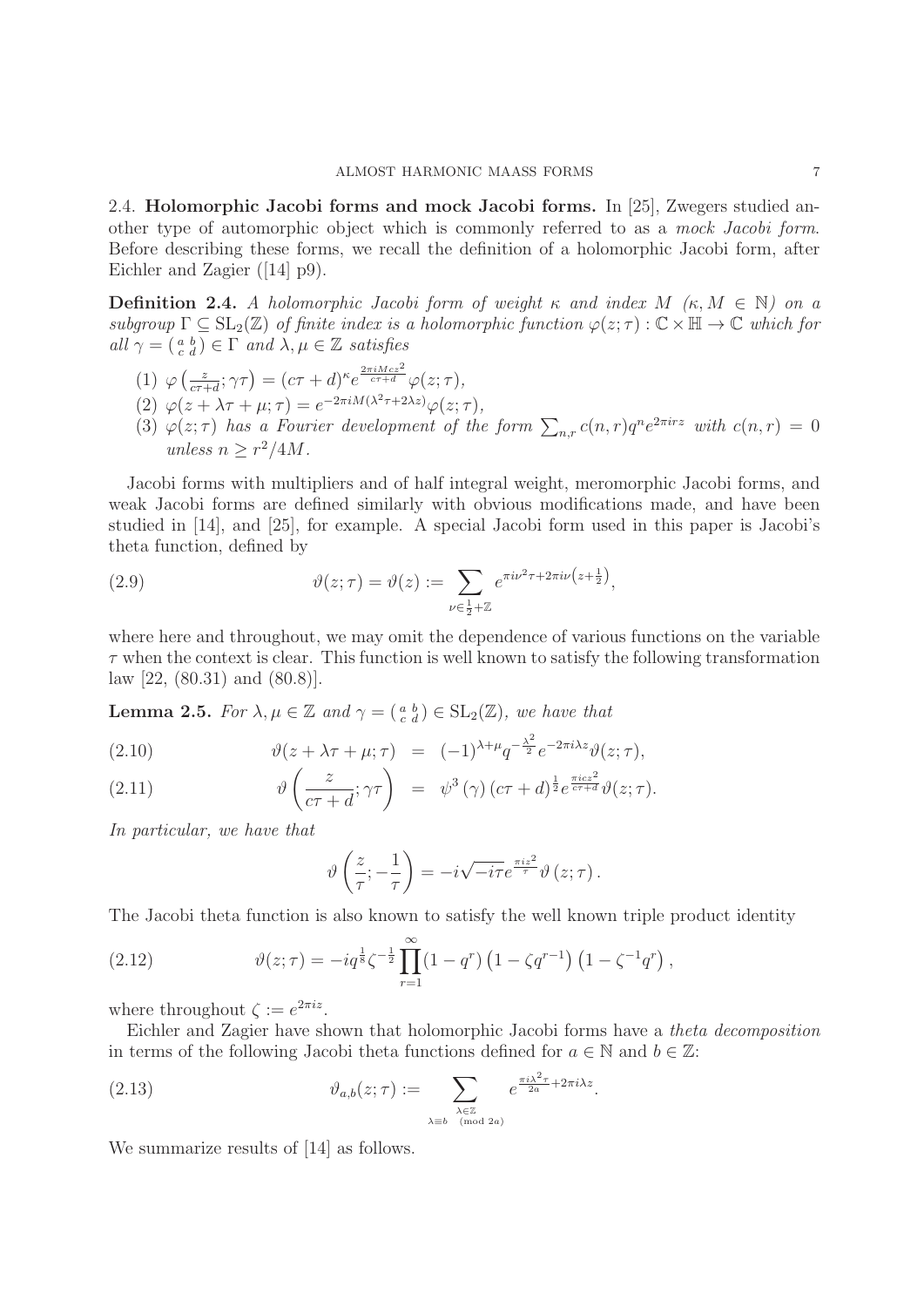**Proposition 2.6** (Eichler-Zagier [14]). Holomorphic Jacobi forms  $\varphi(z;\tau)$  of weight  $\kappa$  and index M satisfy

$$
\varphi(z;\tau) = \sum_{b \pmod{2M}} h_b(\tau) \vartheta_{M,b}(z;\tau),
$$

where  $(h_b(\tau))_{b \pmod{2M}}$  is a vector valued modular form of weight  $\kappa - \frac{1}{2}$ .

Remark. We note that a similar result is true for congruence subgroups. For ease of exposition we do not state the precise shape here.

Zwegers mock Jacobi forms don't quite satisfy the elliptic and modular transformations given in (1) and (2) in the above definition of holomorphic Jacobi forms, but instead must be completed by adding a certain non-holomorphic function in order to satisfy suitable transformation laws. To describe the simplest case, we define for  $z_1, z_2 \in \mathbb{C} \setminus (\mathbb{Z} \tau + \mathbb{Z})$  and  $\tau \in \mathbb{H}$ the function

$$
\mu(z_1, z_2; \tau) := \frac{e^{\pi i z_1}}{\vartheta(z_2; \tau)} \sum_{r \in \mathbb{Z}} \frac{(-1)^r e^{2\pi i rz_2} q^{\frac{r^2 + r}{2}}}{1 - e^{2\pi i z_1} q^r}
$$

and its completion

$$
\widehat{\mu}(z_1, z_2; \tau) := \mu(z_1, z_2) + \frac{i}{2}R(z_1 - z_2).
$$

Here the "nonholomorphic part" is given by

$$
R(z; \tau) = \sum_{r \in \frac{1}{2} + \mathbb{Z}} \left( \text{sgn}(r) - E\left( \left( r + \frac{\text{Im}(z)}{v} \right) \sqrt{2v} \right) \right) (-1)^{r - \frac{1}{2}} q^{-\frac{r^2}{2}} e^{-2\pi i rz}
$$

with

$$
E(z) := 2 \int_0^z e^{-\pi t^2} dt.
$$

We note that restricting  $z_1$  and  $z_2$  to torsion points gives a harmonic weak Maass form. More generally, the function  $\hat{\mu}$  satisfies the following transformation laws

**Lemma 2.7.** (Zwegers) Assuming the hypothesis as above, we have for  $\gamma = \begin{pmatrix} a & b \\ c & d \end{pmatrix} \in SL_2(\mathbb{Z})$ and  $r_1, r_2, s_1, s_2 \in \mathbb{Z}$ ,

$$
\widehat{\mu}\left(\frac{z_1}{c\tau+d},\frac{z_2}{c\tau+d};\gamma\tau\right) = \psi(\gamma)^{-3} (c\tau+d)^{\frac{1}{2}} e^{-\frac{\pi ic(z_1-z_2)^2}{c\tau+d}} \widehat{\mu}(z_1,z_2;\tau),
$$
  

$$
\widehat{\mu}(z_1+r_1\tau+s_1,z_2+r_2\tau+s_2;\tau) = (-1)^{r_1+s_1+r_2+s_2} e^{\pi i (r_1-r_2)^2\tau+2\pi i (r_1-r_2)(z_1-z_2)} \widehat{\mu}(z_1,z_2;\tau),
$$

where  $\psi(\gamma)$  is as in (2.4).

We further require certain higher index Jacobi forms, but first recall the following "mock Jacobi forms" of [25], defined for  $z, w \in \mathbb{C}$  with  $z \neq w$  and  $M \in \mathbb{N}$  by

(2.14) 
$$
f_w^{(M)}(z;\tau) := \sum_{\alpha \in \mathbb{Z}} \frac{e^{4\pi i M \alpha z} q^{M\alpha^2}}{1 - e^{2\pi i (z-w)} q^{\alpha}}.
$$

The forms  $f_w^{(M)}(z;\tau)$  are completed in [25] as follows:

(2.15) 
$$
\widehat{f}_w^{(M)}(z;\tau) := f_w^{(M)}(z;\tau) - \frac{1}{2} \sum_{\ell \pmod{2M}} R_{M,\ell}(w;\tau) \vartheta_{M,\ell}(z;\tau),
$$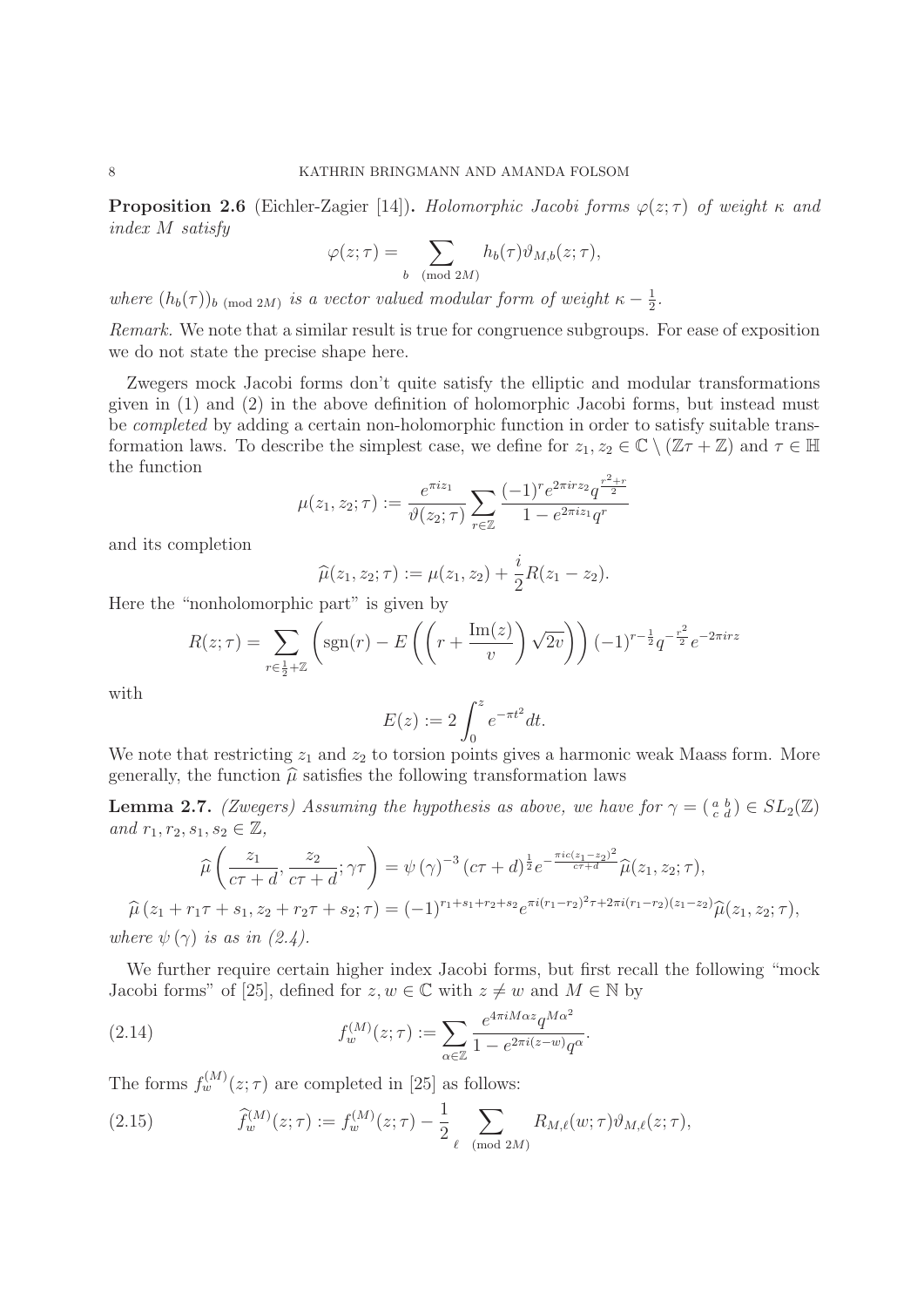where

$$
R_{M,\ell}(w;\tau) := \sum_{\substack{\lambda \in \mathbb{Z} \\ \lambda \equiv \ell \pmod{2M}}} \left\{ \text{sgn}\left(\lambda + \frac{1}{2}\right) - E\left(\left(\lambda + \frac{2M\text{Im}(w)}{v}\right)\sqrt{\frac{v}{M}}\right) \right\} e^{-\frac{\pi i \lambda^2 \tau}{2M} - 2\pi i \lambda w}.
$$

The completed form  $\hat{f}_{w}^{(M)}(z;\tau)$  transforms like a 2-variable Jacobi form of weight 1 and matrix index  $\begin{pmatrix} \overline{M} & 0 \\ 0 & -M \end{pmatrix}$ :

**Lemma 2.8** (Zwegers, [25]). With notation and hypotheses as above, for all  $\gamma = \begin{pmatrix} a & b \\ c & d \end{pmatrix} \in$  $SL_2(\mathbb{Z})$  and  $\lambda, \mu \in \mathbb{Z}$ , we have that

$$
\begin{aligned}\n\widehat{f}_{\frac{w}{c\tau+d}}^{(M)} \left( \frac{z}{c\tau+d}; \gamma \tau \right) &= (c\tau+d)e \left( \frac{Mc \left( z^2 - w^2 \right)}{(c\tau+d)} \right) \widehat{f}_w^{(M)}(z;\tau), \\
\widehat{f}_w^{(M)}(z + \lambda \tau + \mu; \tau) &= e^{-2\pi i M(\lambda^2 \tau + 2\lambda z)} \widehat{f}_w^{(M)}(z;\tau), \\
\widehat{f}_{w + \lambda \tau + \mu}^{(M)}(z;\tau) &= e^{2\pi i M(\lambda^2 \tau + 2\lambda w)} \widehat{f}_w^{(M)}(z;\tau).\n\end{aligned}
$$

We note that restricting w and z to torsion points gives linear combinations of modular forms multiplied by harmonic weak Maass forms.

Finally, we introduce a useful differential operator  $\mathbb{D}_{\varepsilon}$ , which acts on Jacobi forms [3]:

(2.16) 
$$
\mathbb{D}_{\varepsilon} = \mathbb{D}_{\varepsilon}^{(m,n)}(\tau) := \delta_{\varepsilon} - \frac{(m-n)\mathrm{Im}(\varepsilon)}{\mathrm{Im}(\tau)},
$$

where  $\delta_{\varepsilon} := \frac{1}{2\pi i}$  $\frac{d}{d\varepsilon}$ . We point out that the operator  $\mathbb{D}_{\varepsilon}$  preserves the index of the Jacobi form and raises the weight by 1.

# 3. Automorphic properties of Kac-Wakimoto characters

In this section we prove Theorem 1.1, which follows from Theorem 3.5.

3.1. **Preliminaries.** Throughout, we assume that  $m > n > 0$  with  $n \equiv m \equiv 0 \pmod{2}$ . It is not difficult to see, using (2.12) and the same specializations as mentioned in the introduction, that we may rewrite the Kac-Wakimoto generating function (1.1) as a quotient of Jacobi theta functions and a power of Dedekind's eta function

(3.1) 
$$
chF = \varphi \left( z + \frac{\tau}{2}; \tau \right) (-1)^m i^{-n} \zeta^{\frac{m-n}{2}} q^{\frac{m-n}{6}} \eta^{n-m}(\tau),
$$

where as before  $q := e^{2\pi i \tau}$ ,  $\zeta := e^{2\pi i z}$  and

(3.2) 
$$
\varphi(z;\tau) := \frac{\vartheta\left(z+\frac{1}{2}\right)^m}{\vartheta(z)^n}.
$$

Given  $(3.1)$  and  $(2.4)$ , we proceed by investigating the automorphic properties of the Fourier coefficients of  $\varphi(z;\tau)$  (as a function of z). To be more precise, using the notation as in (3.6), studying the Fourier coefficients of  $\varphi(z;\tau)$  amounts to studying the functions  $h_{\ell}^{(0)}(\tau)$ , and studying the Kac-Wakimoto characters ch $F_{\ell}$ , i.e. the Fourier coefficients of ch $\tilde{F}_{\ell}$ , amounts to studying the functions  $h_{\ell}^{(-\frac{\tau}{2})}(\tau)$ . (Note that as in [13] we have normalized the coefficient functions  $h_{\ell}^{(z_0)}(\tau)$  by multiplying by  $q^{-\frac{\ell^2}{2(m-n)}}$ .) Moving from  $\varphi(z;\tau)$  to ch $F$  essentially corresponds to a shift in the Jacobi elliptic variable  $(z \to z + \frac{\tau}{2})$  of the function  $\varphi(z;\tau)$ . As in the setting of holomorphic Jacobi forms, such a shift in  $z$  will produce new Jacobi forms; one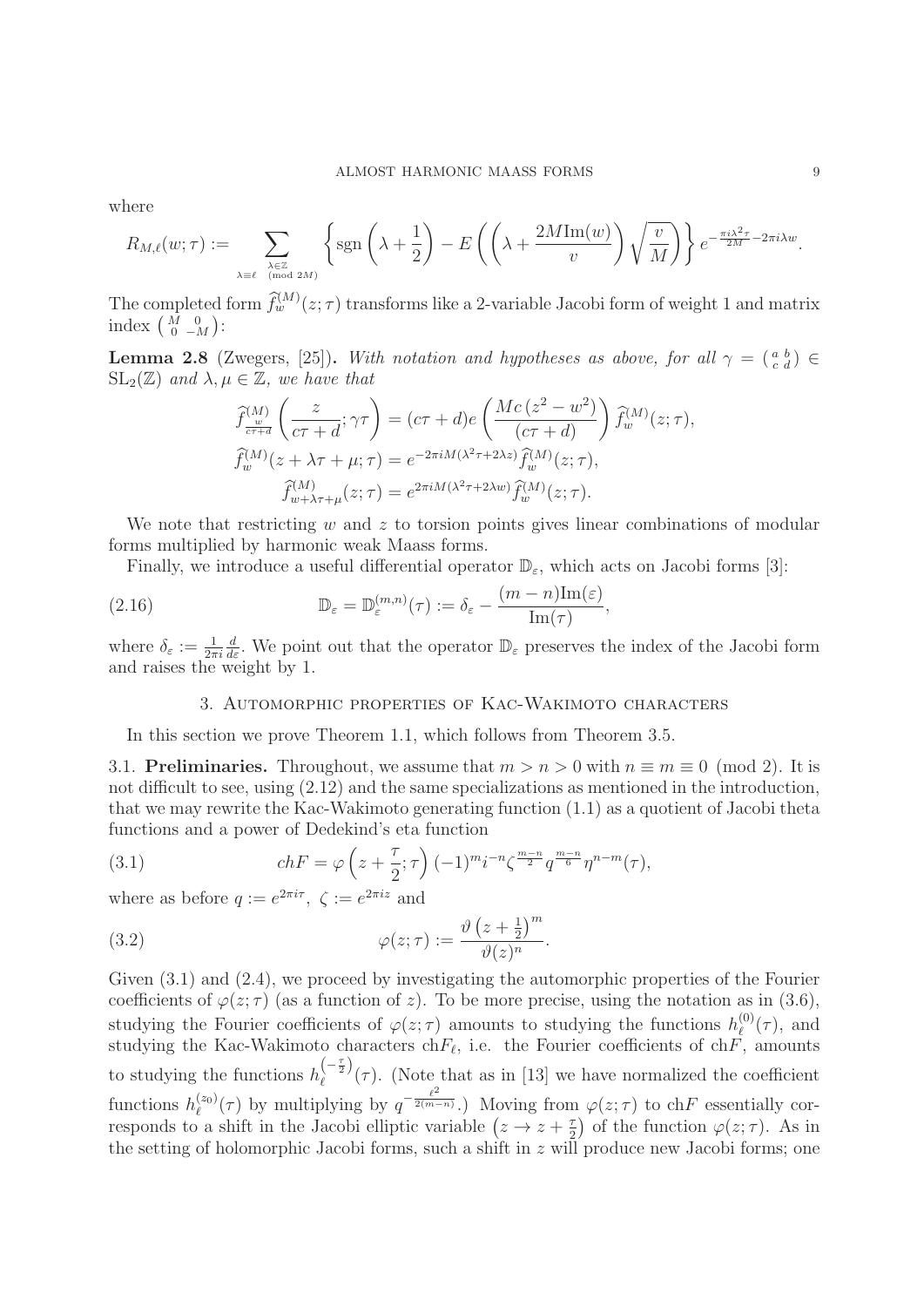only needs to adjust  $q$ -powers and  $\zeta$ -powers accordingly, and hence the modular properties of the Fourier coefficents ch $F_{\ell}$  can be deduced from those of the coefficient functions  $h_{\ell}^{(0)}(\tau)$ . (See §3.2 for more detail.) By a direct calculation we may conclude from Lemma 2.5 the following transformation law for  $\varphi(z;\tau)$ .

**Lemma 3.1.** For  $\lambda, \mu \in \mathbb{Z}$  and  $\gamma = \begin{pmatrix} a & b \\ c & d \end{pmatrix} \in \Gamma_0(2)$ , we have that

(3.3) 
$$
\varphi(z+\lambda\tau+\mu) = q^{-\frac{(m-n)\lambda^2}{2}}e^{-2\pi i(m-n)\lambda z}\varphi(z),
$$

(3.4) 
$$
\varphi\left(\frac{z}{c\tau+d};\gamma\tau\right) = \chi^*(\gamma)(c\tau+d)^{\frac{m-n}{2}}e^{\frac{\pi icz^2(m-n)}{c\tau+d}}\varphi(z;\tau),
$$

where

(3.5) 
$$
\chi^*(\gamma) := \psi(\gamma)^{3(m-n)} (-1)^{\frac{mc}{4}}.
$$

3.2. **Mock theta decompositions.** We now seek a theta-type decomposition for the meromorphic Jacobi form  $\varphi$  (see Proposition 2.6 for results in the holomorphic setting). In analogy to their work, Zwegers showed in [25] that meromorphic Jacobi forms also have a theta-type decomposition, however the components are not modular forms. Instead, they are shown to be related to mock mock modular forms [25, Corollary 3.10]. Rather than proceed according to Zwegers, we take a different approach as first introduced by Dabholkar-Murthy-Zagier [13] in the case of poles of order  $n = 1$  and  $n = 2$ . As explained in [13], the advantage to their approach for  $n = 1$  and  $n = 2$  as opposed to Zwegers's approach is that the forms decompose canonically into two pieces, one of which is constructed directly from the poles, and the other of which is a mock Jacobi form. Inspired by their treatment, we consider the general Kac-Wakimoto characters, which by way of (3.1) and Lemma 3.1 give rise to Jacobi forms with poles of higher order n. We point out that the situation for more arbitrary  $n$ becomes complicated rather quickly, and extending the approach in [13] from  $n = 2$  to more arbitrary  $n$  is more involved. In particular, we encounter new automorphic objects which we call almost harmonic Maass forms (see Definition 2.3), that do not appear in [13].

As in the treatment in [13] of meromorphic Jacobi forms with poles of order  $n = 1$  and  $n = 2$ , we let  $z_0 \in \mathbb{C}$  and define

(3.6) 
$$
h_{\ell}^{(z_0)}(\tau) := q^{-\frac{\ell^2}{2(m-n)}} \int_{z_0}^{z_0+1} \varphi(z;\tau) e(-\ell z) dz.
$$

Here the path of integration is the straight line connecting  $z_0$  and  $z_0 + 1$  if there are no poles on the path of integration. Otherwise, if there is a pole on the path of integration which is not an endpoint, we define the path to be the average of the paths deformed to pass above or below the pole. If there is a pole at an endpoint, we first remark that the integral defined in (3.6) depends only on the height of the path of integration, and not on the initial point of the line. In this case, therefore, we replace the path  $[z_0, z_0 + 1]$  in (3.6) with the path  $[z_0 - \delta, z_0 + 1 - \delta]$  for some real  $\delta > 0$  chosen sufficiently small to ensure the endpoints  $z_0 - \delta$  and  $z_0 + 1 - \delta$  are not poles of the integrand. We note that with this notation, for  $0 \leq \ell < m-n$ ,  $ch_{\ell}F_{\ell}$  differs from  $h_{\ell}^{(-\frac{\tau}{2})}$  only by a q-power. In the case of general  $\ell$ , in moving from  $chF_{\ell}$  to  $h_{\ell}^{(-\frac{\tau}{2})}$ , one picks up further residues which can be made totally explicit, and which yield only a finite number of additional terms in the q-expansion. Using  $(3.3)$ , we have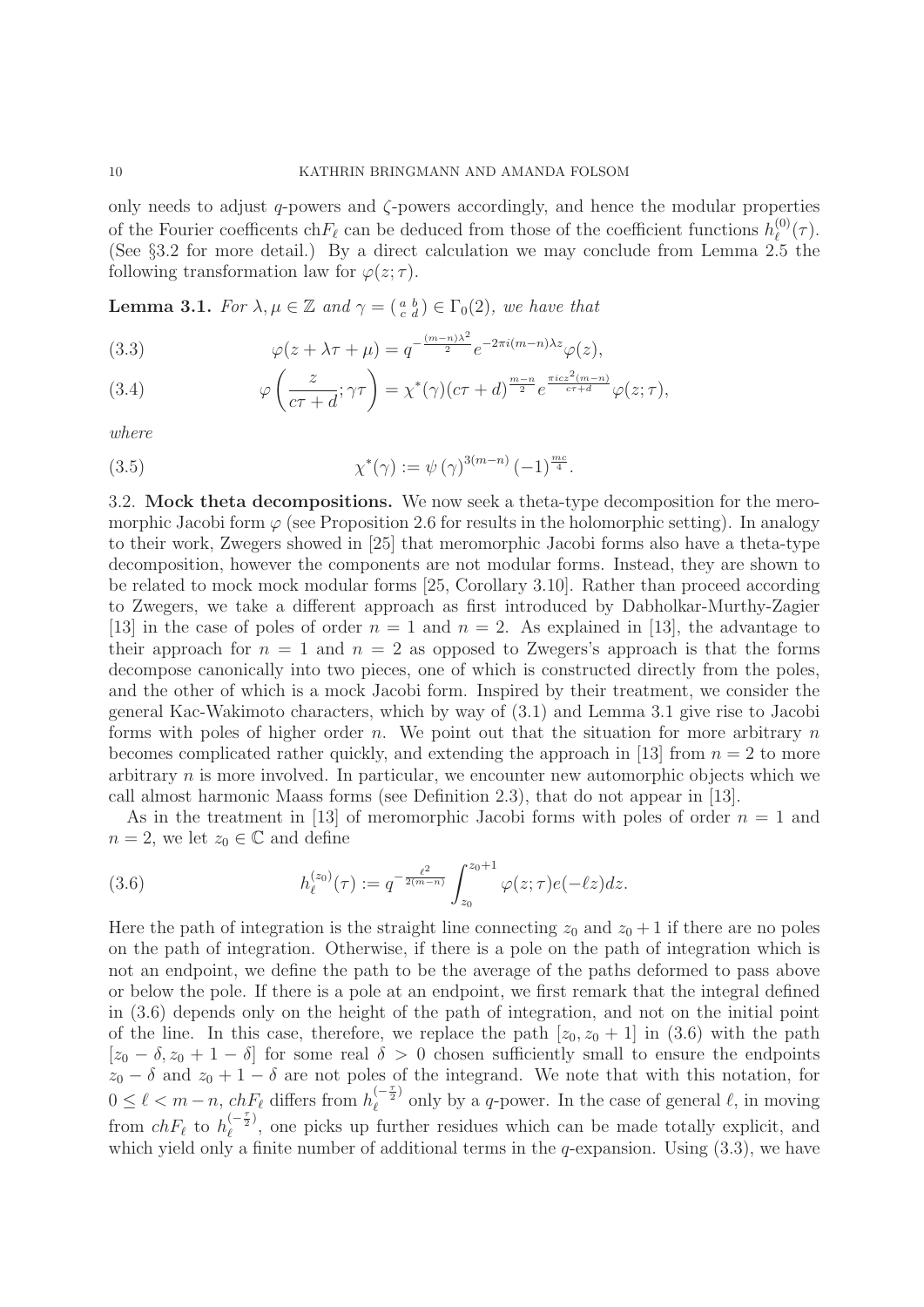that

$$
h_{\ell}^{(z_0+\tau)}(\tau) = h_{\ell+m-n}^{(z_0)}(\tau),
$$

In particular, if we define

$$
h_{\ell}(\tau) := h_{\ell}^{\left(-\frac{\ell\tau}{m-n}\right)}(\tau),
$$

we have that

(3.7)  $h_{\ell+m-n}(\tau) = h_{\ell}(\tau),$ 

where we have used the fact that n is even. Using the Residue Theorem and the fact that  $\varphi$ (as a function of z) has poles only in  $\mathbb{Z} + \tau \mathbb{Z}$ , we then obtain for  $0 \leq \ell < m - n$ 

$$
h_{\ell}=h_{\ell}^{\left(-\frac{\tau}{2}\right)}.
$$

We next decompose the Jacobi form  $\varphi$  into a "finite part" and a "polar part" which we define now. Firstly set

(3.8) 
$$
\varphi^F(z;\tau) := \sum_{\ell \in \mathbb{Z}} h_{\ell}(\tau) q^{\frac{\ell^2}{2(m-n)}} \zeta^{\ell} = \sum_{\ell \pmod{m-n}} h_{\ell}(\tau) \vartheta_{\frac{(m-n)}{2},\ell}(z;\tau),
$$

where we have used (3.7). The function  $\vartheta_{m,\ell}(z;\tau)$  is as defined in (2.13). Moreover we define the "polar part" of  $\varphi$ 

(3.9) 
$$
\varphi^P(z;\tau) := -\sum_{j=1}^{\frac{n}{2}} \frac{\widetilde{D}_{2j}(\tau)}{(2j-1)!} \delta_{\varepsilon}^{2j-1} \left[ f_{\varepsilon}^{\left(\frac{m-n}{2}\right)}(z;\tau) \right]_{\varepsilon=0},
$$

where the functions  $\widetilde{D}_j$  are the Laurent coefficients of  $\varphi(\varepsilon;\tau)$ 

(3.10) 
$$
\varphi(\varepsilon;\tau) = \frac{\overline{D}_n(\tau)}{(2\pi i\varepsilon)^n} + \frac{\overline{D}_{n-2}(\tau)}{(2\pi i\varepsilon)^{n-2}} + \ldots + O(1).
$$

We note that the functions  $\widetilde{D}_j$  are quasimodular forms and as such occur as the holomorphic parts of the almost holomorphic functions  $D_j$ . To be more precise, we write

(3.11) 
$$
\varphi^*(\varepsilon;\tau) = e^{\frac{\pi(m-n)\varepsilon^2}{2v}} \varphi(\varepsilon;\tau) = \frac{D_n(\tau)}{(2\pi i\varepsilon)^n} + \frac{D_{n-2}(\tau)}{(2\pi i\varepsilon)^{n-2}} + \ldots + O(1).
$$

The functions  $\widetilde{D}_j$  and the  $D_j$  are easily seen to be related by

(3.12) 
$$
D_r(\tau) = \sum_{0 \le j \le \frac{n-r}{2}} (-1)^j \frac{\tilde{D}_{2j+r}(\tau)}{j!} \left(\frac{m-n}{8\pi v}\right)^j.
$$

Using (3.4) and the fact that

$$
\frac{|c\tau+d|^2}{v} = \left(\frac{(c\tau+d)^2}{v} - 2ic(c\tau+d)\right),\,
$$

we obtain

**Lemma 3.2.** For  $\gamma = \begin{pmatrix} a & b \\ c & d \end{pmatrix} \in \Gamma_0(2)$ , we have that for  $1 \le r \le n$ 

$$
D_r(\gamma \tau) = \chi^* \begin{pmatrix} a & b \\ c & d \end{pmatrix} (c\tau + d)^{\frac{m-n}{2}-r} D_r(\tau).
$$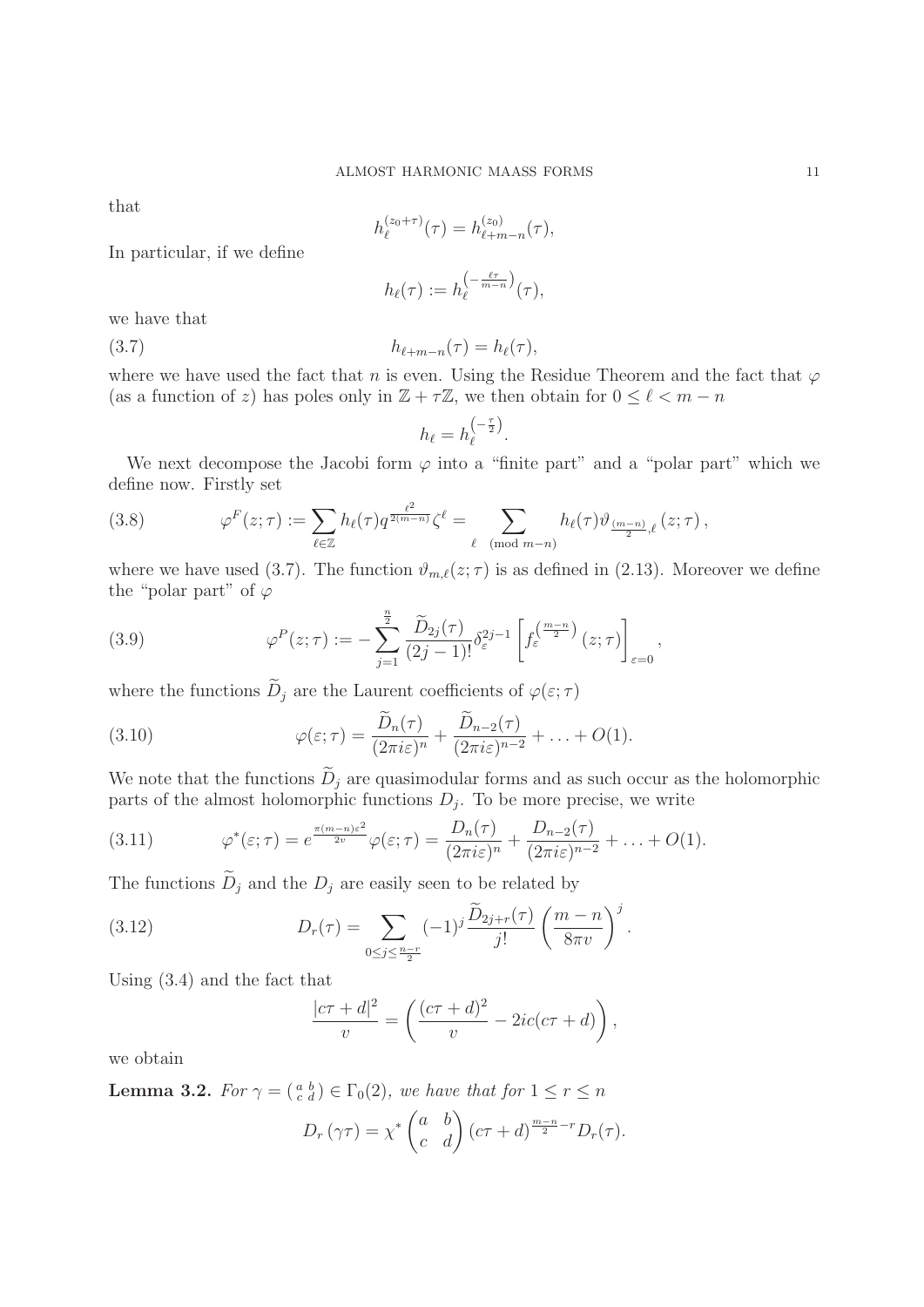We prove the following decomposition theorem

**Theorem 3.3.** For the meromorphic function  $\varphi(z;\tau)$  defined by (3.2) satisfying (3.3) and  $(3.4)$ , we have the decomposition

(3.13) 
$$
\varphi(z;\tau) = \varphi^F(z;\tau) + \varphi^P(z;\tau),
$$

where  $\varphi^F(z;\tau)$  and  $\varphi^P(z;\tau)$  are defined by (3.8) and (3.17), respectively.

*Proof.* We fix a point  $z_0 = A\tau + B \notin \mathbb{Z} + \tau \mathbb{Z}$ . Since all functions involved in the decomposition theorem are meromorphic, it is enough to prove Theorem 3.3 for z with  $\text{Im}(z) = Av$ . In this case, we have the Fourier expansion

$$
\varphi(z;\tau) = \sum_{\ell \in \mathbb{Z}} h_{\ell}^{(z_0)}(\tau) q^{\frac{\ell^2}{2(m-n)}} \zeta^{\ell}.
$$

By definition, we have

$$
\varphi(z;\tau) - \varphi^F(z;\tau) = \sum_{\ell \in \mathbb{Z}} \left( h_{\ell}^{(z_0)}(\tau) - h_{\ell}(\tau) \right) q^{\frac{\ell^2}{2(m-n)}} \zeta^{\ell}.
$$

Using the Residue Theorem, we find that

$$
q^{\frac{\ell^2}{2(m-n)}}\left(h_{\ell}^{(z_0)}(\tau)-h_{\ell}(\tau)\right)=2\pi i\sum_{\alpha\in\mathbb{Z}}\frac{\left(\text{sgn}(\alpha-A)-\text{sgn}\left(\alpha+\frac{\ell}{m-n}\right)\right)}{2}\text{Res}_{z=\alpha\tau}\left(\varphi(z;\tau)e(-\ell z)\right).
$$

We point out that for  $\ell \equiv 0 \mod(m - n)$ , the integral defining  $h_{\ell}(\tau)$  includes poles at endpoints, and we proceed as described in the text following (3.6). Using the transformation law (3.3) of  $\varphi$ , we may rewrite

$$
\operatorname{Res}_{z=\alpha\tau}\Big(\varphi(z;\tau)e(-\ell z)\Big)=q^{-\frac{(m-n)\alpha^2}{2}-\ell\alpha}\operatorname{Res}_{\varepsilon=0}\Big(\varphi\left(\varepsilon;\tau\right)e\left(-\varepsilon\left(\ell+(m-n)\alpha\right)\right)\Big).
$$

Thus

$$
\varphi(z;\tau) - \varphi^F(z;\tau) = 2\pi i \sum_{\alpha \in \mathbb{Z}} q^{-\frac{(m-n)\alpha^2}{2}} \frac{1}{2} \sum_{\ell \in \mathbb{Z}} \left( \text{sgn}(\alpha - A) - \text{sgn}(\ell + \alpha(m - n)) \right) q^{-\ell\alpha} \zeta^{\ell}
$$

$$
\times \operatorname{Res}_{\varepsilon = 0} \left( \varphi(\varepsilon;\tau) e\left( -\varepsilon(\ell + (m - n)\alpha) \right) \right).
$$

We change  $\ell \mapsto \ell - \alpha(m - n)$  and then  $\alpha \mapsto -\alpha$ , to obtain

$$
\varphi(z;\tau) - \varphi^F(z;\tau) = -2\pi i \sum_{\alpha \in \mathbb{Z}} \zeta^{\alpha(m-n)} q^{\frac{(m-n)\alpha^2}{2}} \frac{1}{2} \sum_{\ell \in \mathbb{Z}} \Big( \operatorname{sgn}(\alpha + A) + \operatorname{sgn}(\ell) \Big) q^{\ell\alpha} \zeta^{\ell}
$$

$$
\times \operatorname{Res}_{\varepsilon=0} (\varphi(\varepsilon;\tau)e(-\varepsilon \ell)).
$$

Using the functions  $\widetilde{D}_i$ , defined in (3.10), it is easily seen that

(3.14) 
$$
\operatorname{Res}_{\varepsilon=0} \Bigl( \varphi(\varepsilon;\tau)e(-\ell\varepsilon) \Bigr) = \frac{1}{2\pi i} \sum_{j=1}^{\frac{n}{2}} \frac{\widetilde{D}_{2j}(\tau)}{(2j-1)!} \delta_{\varepsilon}^{2j-1} \Bigl[ e(-\ell\varepsilon) \Bigr]_{\varepsilon=0}.
$$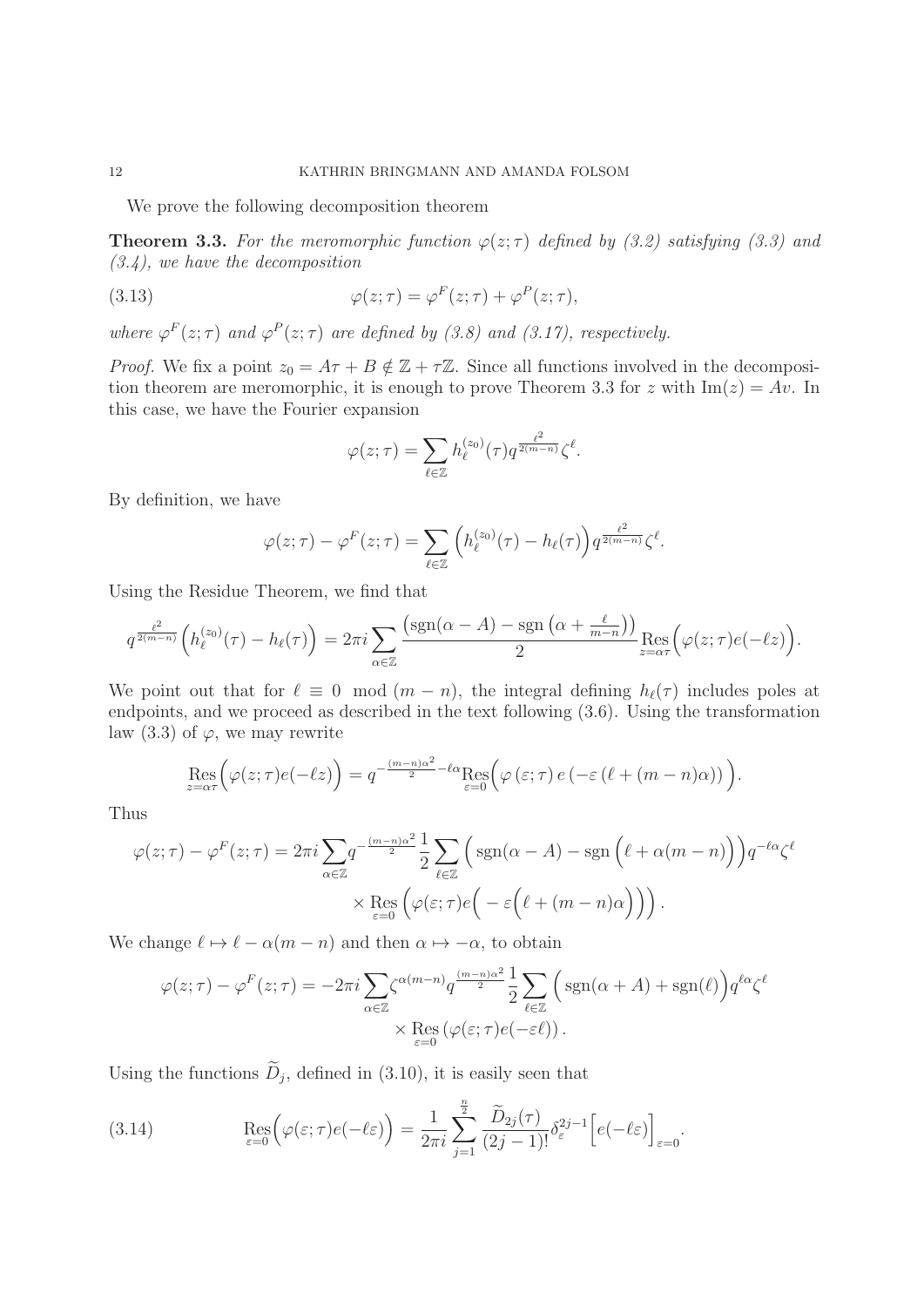This gives that

(3.15) 
$$
\varphi(z;\tau) - \varphi^F(z;\tau) = \sum_{j=1}^{\frac{n}{2}} \frac{\widetilde{D}_{2j}(\tau)}{(2j-1)!} \delta_{\varepsilon}^{2j-1} \left[ \sum_{\alpha \in \mathbb{Z}} \zeta^{\alpha(m-n)} q^{\frac{(m-n)\alpha^2}{2}} \right]
$$

$$
-\frac{1}{2} \sum_{\ell \in \mathbb{Z}} \left( \text{sgn}(\alpha + A) + \text{sgn}(\ell) \right) q^{\ell \alpha} \zeta^{\ell} e\left( -\ell \varepsilon \right) \Bigg]_{\varepsilon=0}.
$$

Noting that  $\varepsilon$  is real, a direct calculation gives that

$$
-\frac{1}{2}\sum_{\ell\in\mathbb{Z}}\Big(\operatorname{sgn}(\alpha+A)+\operatorname{sgn}(\ell)\Big)q^{\ell\alpha}\zeta^{\ell}e(-\ell\varepsilon)=-\frac{1}{1-e(z-\varepsilon+\alpha\tau)}+\frac{1}{2}.
$$

Thus the sum on  $\alpha$  in (3.15) equals

(3.16) 
$$
-\sum_{\alpha\in\mathbb{Z}}\frac{\zeta^{\alpha(m-n)}q^{\frac{(m-n)\alpha^2}{2}}}{1-e(z-\varepsilon)q^{\alpha}}+\frac{1}{2}\sum_{\alpha\in\mathbb{Z}}\zeta^{\alpha(m-n)}q^{\frac{(m-n)\alpha^2}{2}}.
$$

By equation  $(2.14)$ , we find that  $(3.16)$  becomes

$$
-f_{\varepsilon}^{\left(\frac{m-n}{2}\right)}(z;\tau)+\frac{1}{2}\vartheta_{\frac{m-n}{2},0}(z;\tau).
$$

This finishes the claim by noting that the second summand is independent of  $\varepsilon$  and thus vanishes after differentiating at least once.  $\Box$ 

3.3. **Almost harmonic Maass forms.** In this section we seek a (nonholomorphic) completion such that the Kac Wakimoto characters transform like automorphic forms. For this purpose we first rewrite the holomorphic polar part in terms of the nonholomorphic differential operator  $\mathbb{D} = \mathbb{D}_{\varepsilon}$  defined in (2.16).

 $\overline{a}$ 

**Lemma 3.4.** We have that

(3.17) 
$$
\varphi^P(z;\tau) = -\sum_{1 \leq j \leq \frac{n}{2}} \frac{D_{2j}(\tau)}{(2j-1)!} \mathbb{D}_{\varepsilon}^{2j-1} \left[ f_{\varepsilon}^{\left(\frac{m-n}{2}\right)}(z;\tau) \right]_{\varepsilon=0}.
$$

Proof. The proof is similar to that of Theorem 3.3. We first note that  $(3.14)$  may also be written as

$$
\operatorname{Res}_{\varepsilon=0} \left( \varphi^*(\varepsilon;\tau) e^{-\frac{\pi(m-n)\varepsilon^2}{2v}} e(-\ell\varepsilon) \right) = \frac{1}{2\pi i} \sum_{j=1}^{\frac{n}{2}} \frac{D_{2j}(\tau)}{(2j-1)} \delta_{\varepsilon}^{2j-1} \left[ e^{-\frac{\pi(m-n)\varepsilon^2}{2v}} e(-\ell\varepsilon) \right]_{\varepsilon=0}
$$

n

$$
(3.18)
$$

$$
=\frac{1}{2\pi i}\sum_{j=1}^{\frac{n}{2}}\frac{D_{2j}(\tau)}{(2j-1)!}\delta_{\varepsilon}^{2j-1}\Big[e^{-\frac{\pi(m-n)\varepsilon^2}{2v}}e(-\ell\varepsilon)\Big]_{\varepsilon=0}=\frac{1}{2\pi i}\sum_{j=1}^{\frac{n}{2}}\frac{D_{2j}(\tau)}{(2j-1)!}\mathbb{D}_{\varepsilon}^{2j-1}\Big[e(-\ell\varepsilon)\Big]_{\varepsilon=0}.
$$

One then obtains Lemma 3.4 using (3.18) by proceeding as in the proof of Theorem 3.3.  $\Box$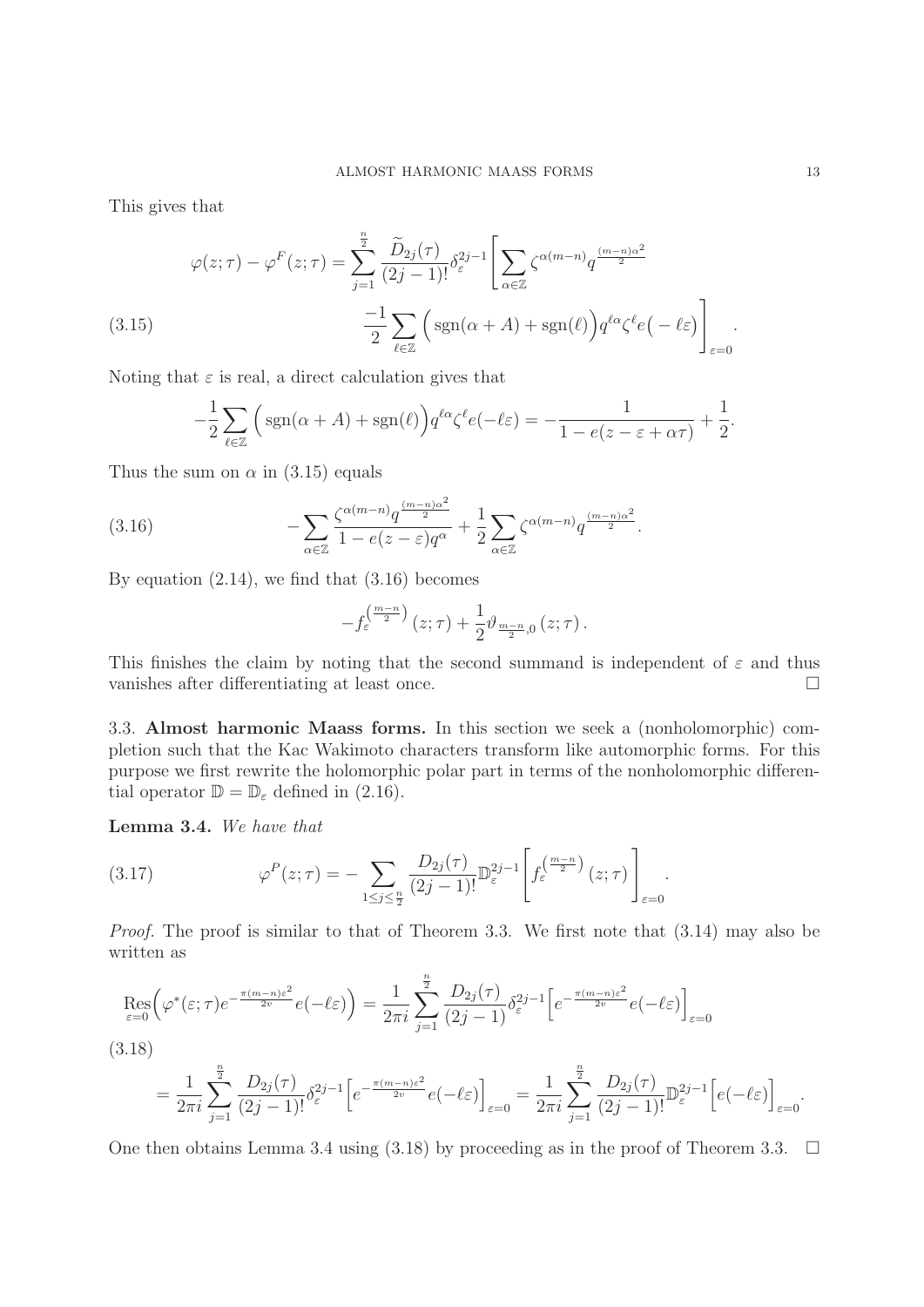Next we will define objects that will turn out to transform like true Jacobi forms and (vector-valued) modular forms, respectively. First, we let

(3.19)

$$
\widehat{\varphi}^{P}(z;\tau) := \varphi^{P}(z;\tau) + \frac{1}{2} \sum_{1 \leq j \leq \frac{n}{2}} \frac{D_{2j}(\tau)}{(2j-1)!} \sum_{\ell \pmod{(m-n)}} \mathbb{D}_{\varepsilon}^{2j-1} \left[ R_{\frac{m-n}{2},\ell}(\varepsilon;\tau) \right]_{\varepsilon=0} \vartheta_{\frac{m-n}{2},\ell}(z;\tau)
$$

$$
= - \sum_{1 \leq j \leq \frac{n}{2}} \frac{D_{2j}(\tau)}{(2j-1)!} \mathbb{D}_{\varepsilon}^{2j-1} \left[ \widehat{f}_{\varepsilon}^{\left(\frac{m-n}{2}\right)}(z;\tau) \right]_{\varepsilon=0},
$$

where the forms  $\widehat{f}_{u}^{M}(z;\tau)$  are defined in (2.15).

Similarly, we look at the completed version of the mock modular form components, and define

(3.20) 
$$
\hat{h}_{\ell}(\tau) := h_{\ell}(\tau) - \frac{1}{2} \sum_{1 \le j \le \frac{n}{2}} \frac{D_{2j}(\tau)}{(2j-1)!} \mathbb{D}_{\varepsilon}^{2j-1} \left[ R_{\frac{m-n}{2},\ell}(\varepsilon;\tau) \right]_{\varepsilon=0}
$$

from which we then build a completed version of the finite part of the function  $\varphi(z;\tau)$ :

(3.21) 
$$
\widehat{\varphi}^F(z;\tau) := \sum_{\ell \pmod{(m-n)}} \widehat{h}_{\ell}(\tau) \vartheta_{\frac{m-n}{2},\ell}(z;\tau).
$$

Theorem 1.1 follows from Theorem 3.5 below.

**Theorem 3.5.** The functions  $\hat{\varphi}^P$  and  $\hat{\varphi}^F$  are (nonholomorphic) Jacobi forms of weight  $\frac{m-n}{2}$ and index  $\frac{m-n}{2}$  on  $\Gamma_0(2)$  (with some multiplier). The functions  $\widehat{h}_{\ell}$  are almost harmonic Maass forms of weight  $\frac{m-n-1}{2}$  and depth  $\frac{n}{2}$ .

Remark. We note that the multiplier occurring in Theorem 3.5 could be made explicit. (See the proof of Theorem 3.5, and [25].)

*Proof.* By Lemma 2.8, Lemma 3.1, Theorem 3.3, and the properties of  $\mathbb{D}_{\varepsilon}$  it is not hard to see that  $\hat{\varphi}^P$  transforms like a Jacobi form of weight  $\frac{m-n}{2}$  and index  $\frac{m-n}{2}$  on  $\Gamma_0(2)$ . As in the case of classical modular forms, one may conclude that  $h_l$  transforms like a (vector valued) modular form of weight  $\frac{m-n-1}{2}$  and that  $\widehat{\varphi}^F$  has the same transformation properties as  $\widehat{\varphi}^P$ . We next show that

(3.22) 
$$
\mathbb{D}_{\varepsilon}^{2j-1} \left[ R_{\frac{m-n}{2},\ell} \left( \varepsilon;\tau \right) \right]_{\varepsilon=0} = -\frac{(m-n)^{j-1}}{(2\pi)^j} R_{\frac{3}{2}}^{j-1} (\mathcal{R}(\tau)),
$$

where

$$
\mathcal{R}(\tau) := \frac{d}{d\varepsilon} \left[ R_{\frac{m-n}{2},\ell} \left( \varepsilon;\tau \right) \right]_{\varepsilon=0}.
$$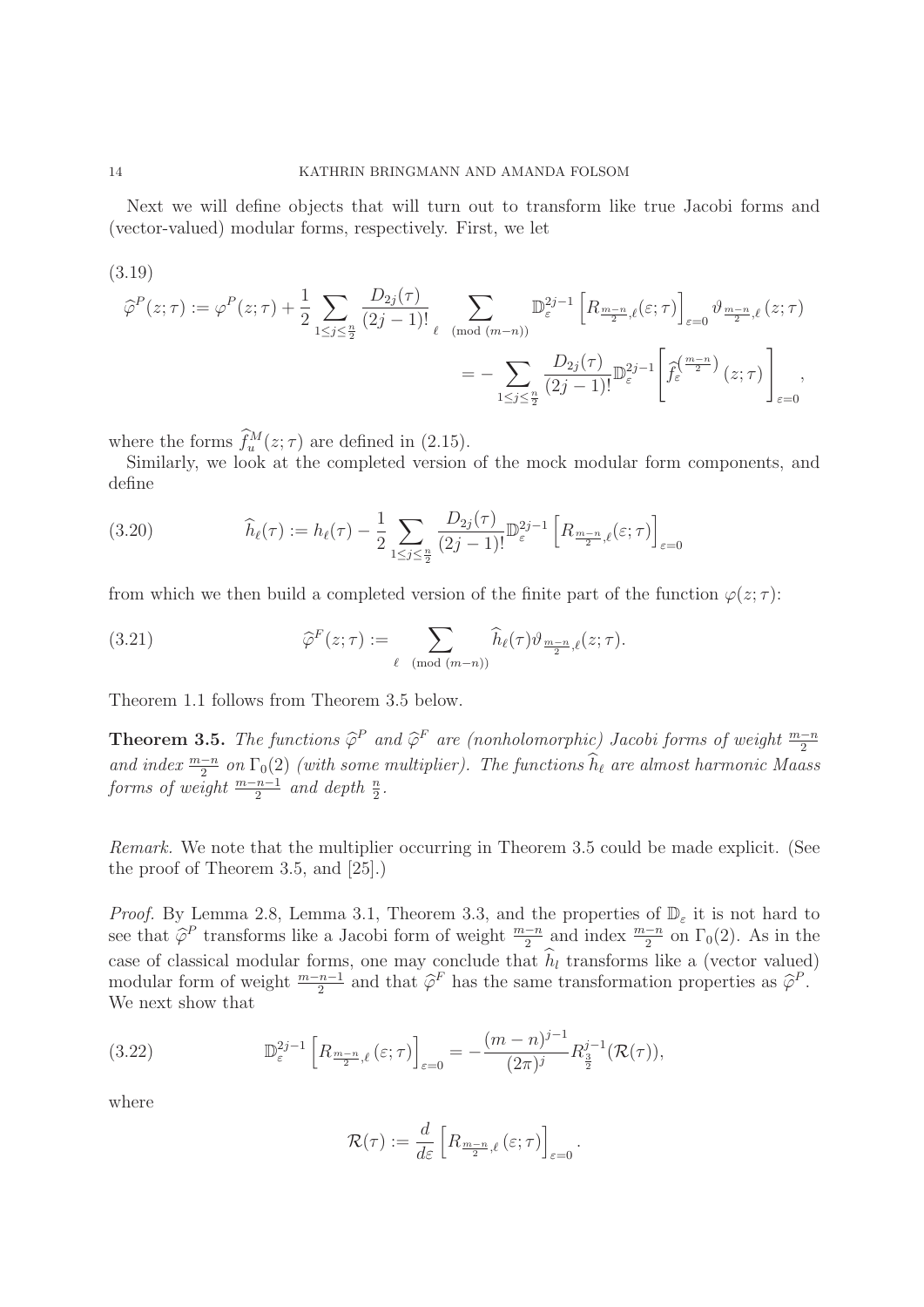To see this, we rewrite

$$
R_{\frac{m-n}{2},\ell}(\varepsilon;\tau) = -ie^{-\frac{\pi i \left(\ell - \frac{m-n}{2}\right)^2 \tau}{(m-n)} + 2\pi i \left(\frac{m-n}{2} - \ell\right)\varepsilon} \sum_{\lambda \in \frac{1}{2} + \mathbb{Z}} \left\{ \operatorname{sgn}\left(\lambda - \frac{1}{2} + \frac{\ell}{m-n} + \frac{1}{2(m-n)}\right) \right\}
$$

$$
-E\left(\left(\lambda + \frac{\operatorname{Im}\left((m-n)\varepsilon + \left(\ell - \frac{m-n}{2}\right)\tau - \frac{1}{2}\right)}{(m-n)v}\right) \sqrt{2(m-n)v}\right)\right\}
$$

$$
\times e^{-\pi i \left(\lambda - \frac{1}{2}\right) - \pi i (m-n)\lambda^2 \tau - 2\pi i \lambda \left((m-n)\varepsilon + \left(\ell - \frac{m-n}{2}\right)\tau - \frac{1}{2}\right)}
$$

$$
(3.23) = -ie^{-\frac{\pi i \left(\ell - \frac{m-n}{2}\right)^2 \tau}{(m-n)} + 2\pi i \left(\frac{m-n}{2} - \ell\right)\varepsilon} R\left((m-n)\varepsilon - \left(\frac{m-n}{2} - \ell\right)\tau - \frac{1}{2}; (m-n)\tau\right),
$$

where we used that for  $0 \leq \ell < m - n$ , we have

$$
sgn\left(\lambda - \frac{1}{2} + \frac{\ell}{m - n} + \frac{1}{2(m - n)}\right) = sgn(\lambda).
$$

¿From work of the first author and Zwegers [9], we may then conclude that

(3.24) 
$$
\frac{d^2}{d\varepsilon^2} R_{\frac{m-n}{2},\ell}(\varepsilon;\tau) = -4\pi i (m-n) \frac{d}{d\tau} R_{\frac{m-n}{2},\ell}(\varepsilon;\tau).
$$

This gives that the left hand side of (3.22) equals

j

$$
\frac{1}{(2\pi i)^{2j-1}} \sum_{r=1}^{j} {2j-1 \choose 2r-1} \frac{d^{2j-2r}}{d\varepsilon^{2j-2r}} \left[ e^{\frac{2\pi (m-n)\text{Im}(\varepsilon)^2}{v}} \right]_{\varepsilon=0} \left( -4\pi i (m-n) \right)^{r-1} \frac{d^{r-1}}{d\tau^{r-1}} \mathcal{R}(\tau).
$$

Moreover, using the series expansion of the exponential function, we see that

$$
\frac{d^{2j-2r}}{dz^{2j-2r}} \left[ e^{\frac{2\pi (m-n)\text{Im}(\varepsilon)^2}{v}} \right]_{\varepsilon=0} = \left( \frac{-i}{2} \right)^{2j-2r} (2j-2r)! \frac{\left( \frac{2\pi (m-n)}{v} \right)^{j-r}}{(j-r)!}.
$$

Thus (3.22) equals

$$
-\frac{(m-n)^{j-1}}{(2\pi)^j}\sum_{r=1}^j\frac{(2j-1)!}{(2r-1)!(j-r)!}i^r2^{3r-2j-1}v^{-j+r}\frac{d^{r-1}}{d\tau^{r-1}}\mathcal{R}(\tau).
$$

Set for  $j \geq 2$ 

$$
g_j(\tau) := \sum_{r=1}^j \alpha_{r,j} v^{-j+r} \frac{d^{r-1}}{d\tau^{r-1}} \mathcal{R}(\tau),
$$

where

$$
\alpha_{r,j} := \frac{(2j-1)!}{(2r-1)!(j-r)!} i^r 2^{3r-2j-1}.
$$

To finish the proof, we first note that it is not difficult to see that

$$
g_2 = R_{\frac{3}{2}}(\mathcal{R}).
$$

We next compute that

$$
R_{2j-\frac{1}{2}}(g_j) = \sum_{r=1}^j \frac{(r+j-\frac{1}{2})}{v^{j+1-r}} \alpha_{r,j} \frac{d^{r-1}}{d\tau^{r-1}} \mathcal{R}(\tau) + 2i \sum_{r=2}^{j+1} \frac{\alpha_{r-1,j}}{v^{j+1-r}} \frac{d^{r-1}}{d\tau^{r-1}} \mathcal{R}(\tau).
$$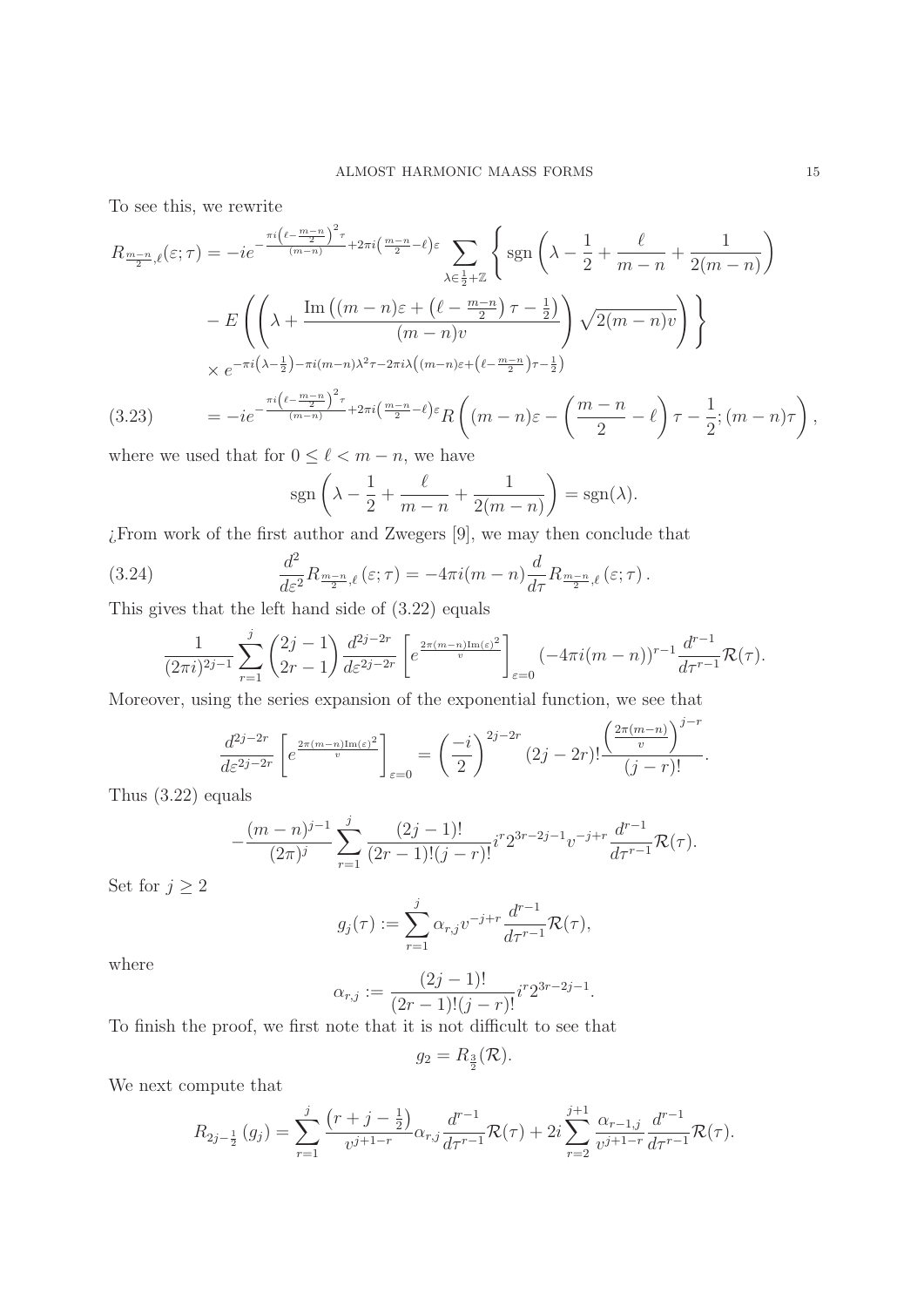¿From this, one can deduce that

$$
g_{j+1} = R_{2j-\frac{1}{2}}(g_j) ,
$$

after a short calculation by comparing this termwise (as an expansion in  $\frac{1}{v}$ ) with

$$
\sum_{r=1}^{j+1} \frac{\alpha_{r,j+1}}{v^{j+1-r}} \frac{d^{r-1}}{d\tau^{r-1}} \mathcal{R}(\tau).
$$

This gives (3.22).

To finish the proof of the theorem, it remains to show that there exists a holomorphic q-series  $f^+$  such that

$$
f(\tau):=f^+(\tau)+\mathcal{R}(\tau)
$$

is a harmonic Maass form of weight  $\frac{3}{2}$ . For this consider the function

$$
(3.25) \quad f(\varepsilon;\tau) := e^{-\frac{\pi i \left(\ell - \frac{m-n}{2}\right)^2 \tau}{(m-n)} + 2\pi i \left(\frac{m-n}{2} - \ell\right) \varepsilon} \widehat{\mu}\left((m-n)\varepsilon - \frac{1}{2}, \left(\frac{m-n}{2} - \ell\right) \tau; (m-n)\tau\right).
$$

We know by Lemma 2.7 that f transforms like a Jacobi form of weight  $\frac{1}{2}$  and index  $-\frac{(m-n)}{2}$ (see Lemma 2.7). Its nonholomorphic part is given by

$$
\frac{i}{2}e^{-\frac{\pi i\left(\ell-\frac{m-n}{2}\right)^2\tau}{m-n}+2\pi i\left(\frac{m-n}{2}-\ell\right)\varepsilon}R\left((m-n)\varepsilon-\left(\frac{m-n}{2}-\ell\right)\tau-\frac{1}{2};(m-n)\tau\right).
$$

Using (3.23), differentiating  $f(\varepsilon;\tau)$  with respect to  $\varepsilon$  and then setting  $\varepsilon = 0$  yields a nonholomorphic modular form of weight  $\frac{3}{2}$  with nonholomorphic part  $\frac{1}{2}\mathcal{R}(\tau)$ . It is not hard to see that this function is annihilated by  $\Delta_{\frac{3}{2}}$  giving the claim.  $\Box$ 

# 4. Examples

Here we give explicit examples pertaining to the cases  $n = 2$  and  $n = 4$ . We compute the almost harmonic Maass forms associated to  $\varphi$ . The forms associated to  $chF$  are then easily deduced using (3.1) and (3.2). We first note that

(4.1) 
$$
\mathbb{D}_{\varepsilon}\left[R_{\frac{m-n}{2}}(\varepsilon)\right]_{\varepsilon=0} = \sum_{\lambda\equiv\ell\pmod{m-n}} e^{-\frac{\pi i \lambda^2 \tau}{m-n}} \lambda\left(\text{sgn}\left(\lambda + \frac{1}{2}\right) - E\left(\lambda \sqrt{\frac{2v}{m-n}}\right)\right) + \frac{\sqrt{m-n}}{\pi \sqrt{2v}} \vartheta_{\frac{m-n}{2},\ell}(0; -\overline{\tau}).
$$

### **Example 1:**  $n = 2$ .

First we compute the almost holomorphic modular form  $D_2$ . In this case we have that

$$
D_2(\tau) = \widetilde{D}_2(\tau) = \lim_{\varepsilon \to 0} \frac{(2\pi i \varepsilon)^2}{\vartheta(\varepsilon)^2} \vartheta \left(\varepsilon + \frac{1}{2}\right)^m = (2\pi i)^2 \frac{\vartheta\left(\frac{1}{2}\right)^m}{\vartheta'(0)^2}.
$$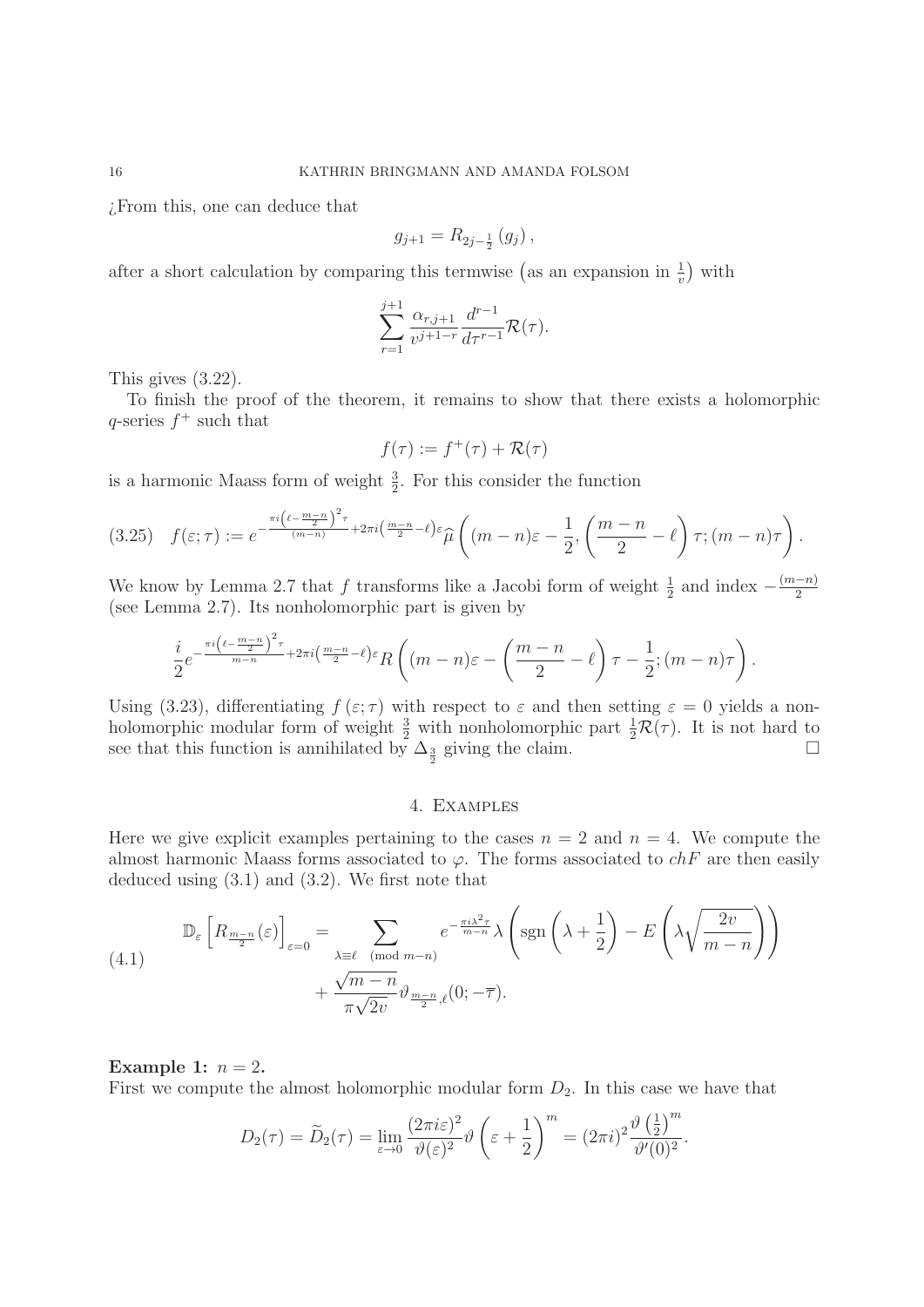It is not difficult to see that

$$
\vartheta'(0) = -2\pi \eta^{3}(\tau),
$$

$$
\vartheta\left(\frac{1}{2}\right) = -2\frac{\eta(2\tau)^{2}}{\eta(\tau)}.
$$

Thus

(4.2) 
$$
D_2(\tau) = -2^m \frac{\eta(2\tau)^{2m}}{\eta(\tau)^{m+6}}.
$$

Using  $(3.20)$  and  $(4.2)$ , we obtain

$$
\widehat{h}_{\ell}(\tau) = h_{\ell}(\tau) + \frac{1}{2} D_2(\tau) \mathbb{D}_{\varepsilon} \left[ R_{\frac{m-n}{2},\ell}(\varepsilon;\tau) \right]_{\varepsilon=0} = h_{\ell}(\tau) - 2^{m-1} \frac{\eta(2\tau)^{2m}}{\eta(\tau)^{m+6}} \mathbb{D}_{\varepsilon} \left[ R_{\frac{m-n}{2},\ell}(\varepsilon;\tau) \right]_{\varepsilon=0}.
$$

In order to explicitly describe the almost harmonic Maass form in this case, we compute

$$
\xi_{\frac{3}{2}}\left(\frac{\widehat{h}_{\ell}(\tau)}{D_2(\tau)}\right).
$$

Using  $(4.1)$  (with  $n = 2$ ), a simple calculation shows that this is equal to a constant multiple of  $\vartheta_{m-2,\ell}(0;\tau)$ . Summarizing, we have that  $h_{\ell}(\tau)$  is an almost harmonic Maass form of weight  $\frac{3}{2}$  and depth 1, and the shadow of the associated harmonic weak Maass form is given (up to a constant) by  $\vartheta_{m-2,\ell}(0;\tau)$ . In the case of depth 1 of course, this statement is equivalent to the statement that

$$
\widehat{h}_{\ell}(\tau) \frac{\eta(\tau)^{m+6}}{\eta(2\tau)^{2m}}
$$

is a harmonic weak Maass form of weight  $\frac{3}{2}$  with shadow (up to a constant) given by  $\vartheta_{\frac{m-2}{2},\ell}(0;\tau).$ 

### **Example 2:**  $n = 4$ .

First we compute the almost holomorphic modular forms  $D_2$  and  $D_4$ . In this case, in order to simplify calculations, we will find  $\tilde{D}_2$  and  $\tilde{D}_4$ . One can then easily make use of (3.12) in order to find  $D_2$  and  $D_4$ . We have that

(4.3) 
$$
\varphi(\varepsilon) := \frac{\vartheta\left(\varepsilon + \frac{1}{2}\right)^m}{\vartheta(\varepsilon)^4} = \frac{\widetilde{D}_4(\tau)}{(2\pi i\varepsilon)^4} + \frac{\widetilde{D}_2(\tau)}{(2\pi i\varepsilon)^2} + O(1).
$$

Let  $\vartheta^*(\varepsilon) := \vartheta(\varepsilon)/\varepsilon$ . Using the fact that  $\vartheta^*(\varepsilon)$  and  $\vartheta(\varepsilon + \frac{1}{2})$  are even functions of  $\varepsilon$ , and using the fact that  $\vartheta(\varepsilon)$  is holomorphic with simple zeros at  $\varepsilon \in \mathbb{Z}\tau + \mathbb{Z}$ , we have that

$$
\vartheta\left(\varepsilon + \frac{1}{2}\right) = \vartheta\left(\frac{1}{2}\right) + \vartheta''\left(\frac{1}{2}\right)\frac{\varepsilon^2}{2} + O\left(\varepsilon^4\right),
$$

$$
\vartheta^*(\varepsilon) = \vartheta^*(0) + \vartheta^{*''}(0)\frac{\varepsilon^2}{2} + O\left(\varepsilon^4\right).
$$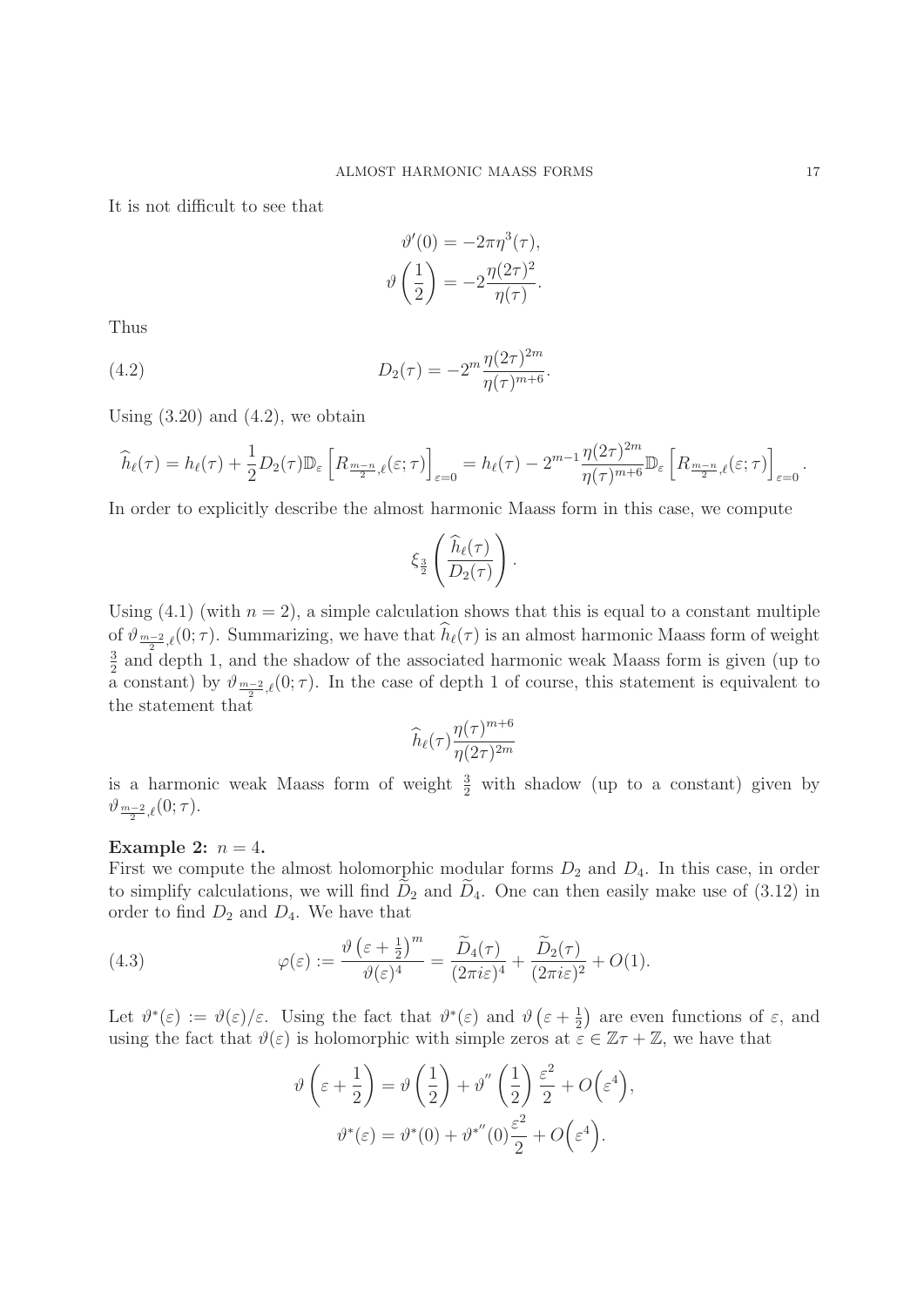Thus we rewrite  $\varphi(\varepsilon)$  as

$$
\varphi(\varepsilon) = \frac{\left(\vartheta\left(\frac{1}{2}\right) + \vartheta''\left(\frac{1}{2}\right)\frac{\varepsilon^2}{2} + O\left(\varepsilon^4\right)\right)^m}{\varepsilon^4 \left(\vartheta^*(0) + \vartheta^{*''}(0)\frac{\varepsilon^2}{2} + O\left(\varepsilon^4\right)\right)^4} = \frac{1}{\varepsilon^4} \frac{\vartheta\left(\frac{1}{2}\right)^m \left(1 + \frac{m}{2}\varepsilon^2 \frac{\vartheta''\left(\frac{1}{2}\right)}{\vartheta\left(\frac{1}{2}\right)} + O\left(\varepsilon^4\right)\right)}{\left(1 + 2\varepsilon^2 \frac{\vartheta^{*''}(0)}{\vartheta^*(0)} + O\left(\varepsilon^4\right)\right)}
$$

$$
= \frac{1}{\varepsilon^4} \frac{\vartheta\left(\frac{1}{2}\right)^m}{\vartheta^*(0)^4} \left(1 + \varepsilon^2 \left(\frac{m}{2} \frac{\vartheta''\left(\frac{1}{2}\right)}{\vartheta\left(\frac{1}{2}\right)} - 2\frac{\vartheta^{*''}(0)}{\vartheta^*(0)}\right) + O\left(\varepsilon^4\right)\right).
$$

One can show, after a short calculation, that

(4.4) 
$$
\frac{1}{(2\pi i)^2} \frac{\vartheta''\left(\frac{1}{2}\right)}{\vartheta\left(\frac{1}{2}\right)} = -\frac{1}{12} E_2(\tau) + \frac{1}{3} E_2(2\tau),
$$

(4.5) 
$$
\frac{1}{(2\pi i)^2} \frac{\vartheta^{*''}(0)}{\vartheta^*(0)} = \frac{1}{12} E_2(\tau),
$$

where  $E_2$  is the holomorphic part of the almost modular  $\widehat{E}_2$ , and is given by (2.6). Thus, using  $(4.3)$ ,  $(4.4)$ , and  $(4.5)$  we conclude that

(4.6) 
$$
\widetilde{D}_4(\tau) = 2^m \frac{\eta(2\tau)^{2m}}{\eta(\tau)^{m+12}},
$$

(4.7) 
$$
\widetilde{D}_2(\tau) = 2^m \frac{\eta(2\tau)^{2m}}{\eta(\tau)^{m+12}} \left( \left( -\frac{m}{24} - \frac{1}{6} \right) E_2(\tau) + \frac{m}{6} E_2(2\tau) \right).
$$

Using (3.12) we find that

$$
(4.8) \t\t D_4(\tau) = \widetilde{D}_4(\tau),
$$

(4.9) 
$$
D_2(\tau) = \widetilde{D}_2(\tau) - \frac{m-4}{8\pi v} \widetilde{D}_4(\tau),
$$

where  $\widetilde{D}_4$  and  $\widetilde{D}_2$  are given in (4.6) and (4.7), respectively.

We note that  $\mathbb{D}_{\varepsilon}\left[\widetilde{R_{\frac{m-n}{2}}(\varepsilon)}\right]$ is given as in (4.1). A calculation nearly identical to that in the case  $n = 2$  in Example 1 above shows that  $\xi_{\frac{3}{2}}(f(\varepsilon;\tau))$  with f defined in (3.25) is a multiple of  $\vartheta_{m-4/2}$ ,  $(0;\tau)$ . Thus we have that  $h_{\ell}$  is an almost harmonic Maass form of weight  $\frac{m-5}{2}$  and depth 2 given by

$$
\widehat{h}_{\ell}(\tau) = \sum_{j=1}^{2} D_{2j}(\tau) R_{\frac{3}{2}}^{j-1} (g(\tau)),
$$

where  $D_4$  and  $D_2$  are the almost holomorphic modular forms given explicitly in (4.8) and (4.9), respectively. The form  $g(\tau)$  is a harmonic weak Maass form whose shadow is up to a constant given by  $\vartheta_{\frac{m-4}{2},\ell}(0;\tau)$ .

# 5. THE ASYMPTOTIC BEHAVIOR OF  $s\ell(m|n)$ <sup>^</sup> KAC-WAKIMOTO CHARACTERS

Here we prove Theorem 1.2, which generalizes our previous results in [5], which pertain only to the case  $n = 1$ . We proceed by different methods than in [5], and begin by defining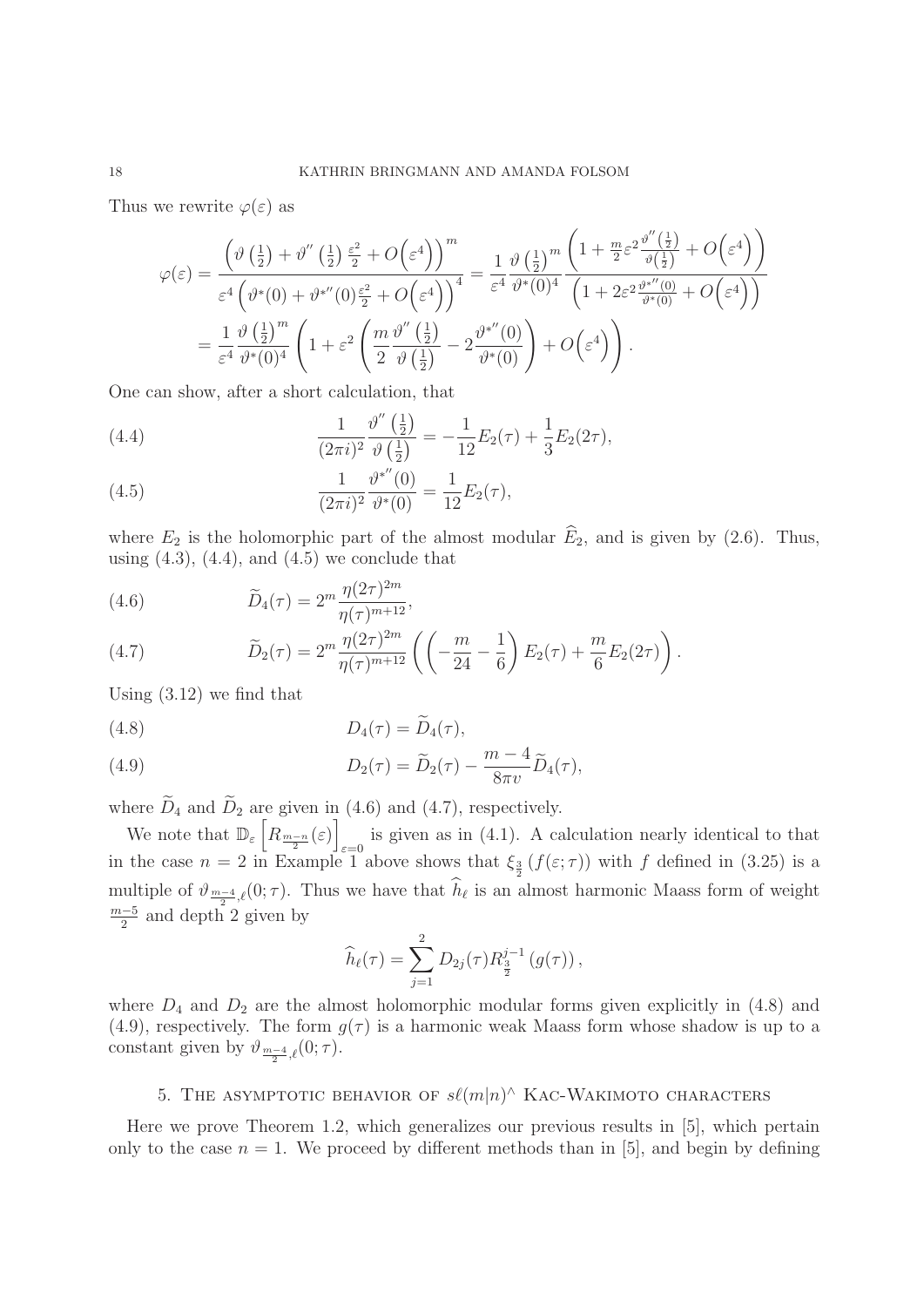the following integral for  $\ell \in \mathbb{Z}$ ,  $n, m \in \mathbb{N}$  with  $n < m$  and  $t \in \mathbb{R}^+$ :

$$
I_{\ell}(t) := \int_{\mathbb{R}} \frac{e^{\pi (n-m)tu^2 - 2\pi i tut}}{\cosh(\pi u)^n} du.
$$

To find the Taylor expansion of this integral, we require some more notation. We define for integers  $k > 0$ :

(5.1) 
$$
\mathcal{E}_{k,1} := (-2i)^{-k} E_k,
$$

(5.2) 
$$
\mathcal{E}_{k,2} := \frac{2i^{-k}}{\pi} B_k \left( \frac{1}{2} \right),
$$

where the Euler polynomials  $E_k(z)$  and Bernoulli polynomials  $B_k(z)$  are given by the generating functions

$$
\sum_{k=0}^{\infty} E_k(z) \frac{x^k}{k!} := \frac{2e^{xz}}{e^x + 1}, \qquad \sum_{k=0}^{\infty} B_k(z) \frac{x^k}{k!} := \frac{xe^{zx}}{e^x - 1},
$$

and  $E_k := E_k(0)$ . With the initial functions (5.1) and (5.2), we define more general unique functions  $\mathcal{E}_{k,n+2}$  for  $n \geq 1$  and  $k \geq 0$  by the following recurrence:

(5.3) 
$$
\mathcal{E}_{k,n+2} = \frac{n}{(n+1)} \mathcal{E}_{k,n} + \frac{k(k-1)}{\pi^2 n(n+1)} \mathcal{E}_{k-2,n},
$$

where we take  $\mathcal{E}_{k,n} := 0$  if  $k < 0$ . We require the following Lemma, whose proof we defer to the end of the section

**Lemma 5.1.** For  $\ell \in \mathbb{Z}$ ,  $t \in \mathbb{R}^+$ , and any  $N \in \mathbb{N}_0$ , as  $t \to 0^+$  we have that

$$
I_{\ell}(t) = \sum_{r=0}^{N} a_r(m, n, \ell) \frac{t^r}{r!} + O(t^{N+1}),
$$

where

$$
a_r(m, n, \ell) := (-\pi)^r \sum_{k=0}^r {r \choose k} (m-n)^k (2i\ell)^{r-k} \mathcal{E}_{k+r,n}.
$$

**Remark.** We will show in the course of the proof of Lemma 5.1 that the functions given by (5.14) and (5.15) below explicitly solve the recurrence (5.3).

Proof of Theorem 1.2. To prove Theorem 1.2 we must consider the specialized characters  $tr_{L_{m,n}(\Lambda_{(\ell)})}q^{L_0}$  (see (1.2) and §4 in [19]). We let  $\tau = it$  and find, using (2.3) and (3.1), that (5.4)

$$
\text{ch}F \cdot \prod_{k\geq 1} \left(1 - e^{-2\pi kt}\right) = \varphi\left(z + \frac{it}{2}; it\right) (-1)^m i^{-n} \zeta^{\frac{m-n}{2}} e^{-\frac{\pi t}{3}(m-n) + \frac{\pi t}{12}} \eta^{1+n-m}(it) =: \phi(z; t).
$$

Using notation as in §3, the expressions given here for the functions  $tr_{L_{m,n}(\Lambda_{(\ell)})}q^{L_0}$  depend on the range in which  $\zeta$  is taken. (See the discussion following (3.6).) Here we are interested in  $h_{\ell}^{\left(-\frac{\tau}{2}\right)}(\tau)$ . By Cauchy's formula, we have that

(5.5) 
$$
tr_{L_{m,n}(\Lambda_{(\ell)})} q^{L_0} = \int_{-\frac{1}{2}}^{\frac{1}{2}} \phi(u;t) e^{-2\pi i \ell u} du.
$$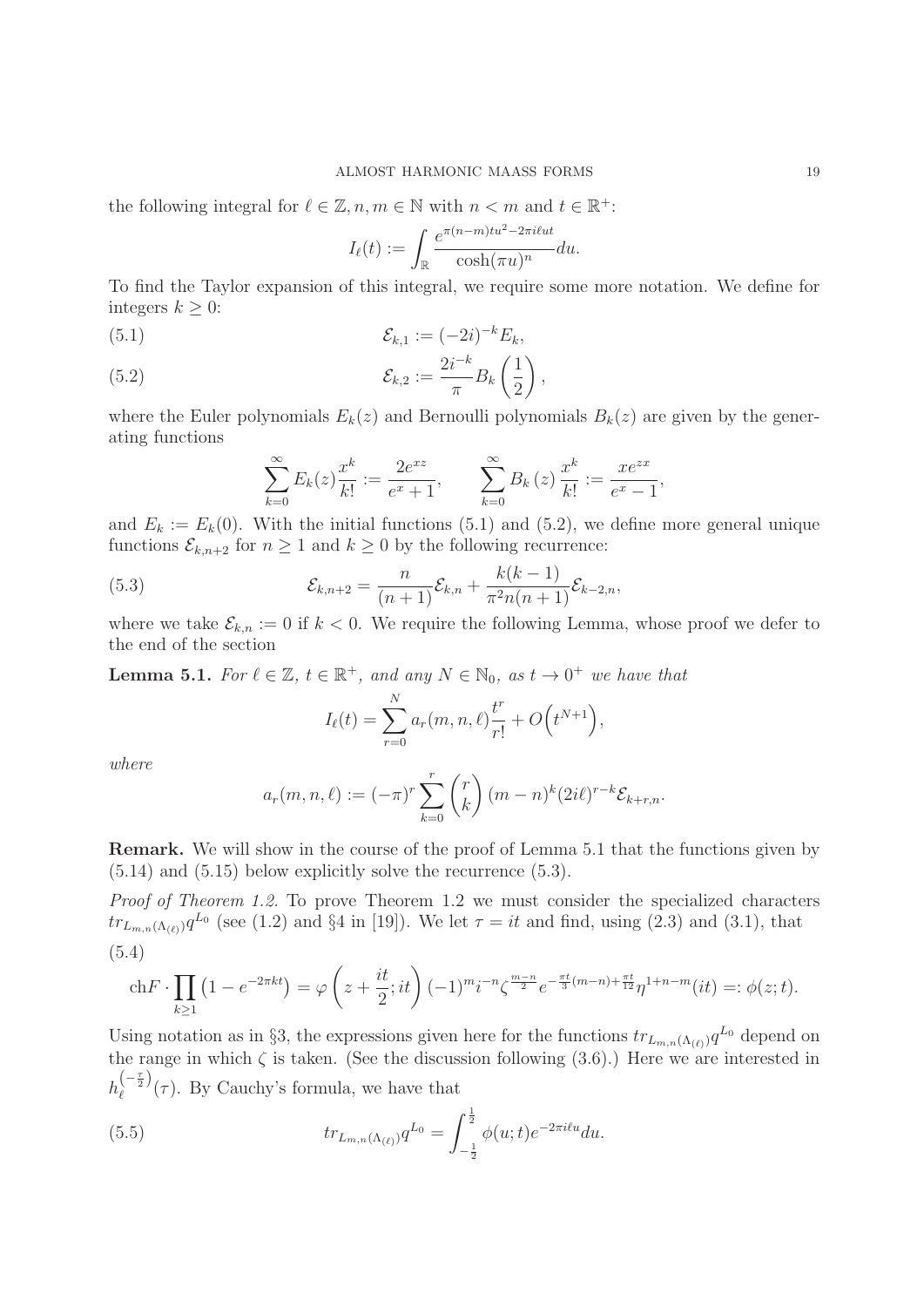Note that no poles of  $\phi$  (as a function of u) lie on the chosen path of integration. To understand the asymptotic behavior of the Kac-Wakimoto characters, we apply modular transformations. Namely, we use Lemma 2.2 and Lemma 2.5 to obtain

$$
(5.6) \qquad \phi(z;t) = \frac{(-1)^{m+n}}{\sqrt{t}} e^{\frac{\pi(n-m)z^2}{t} - \frac{\pi mz}{t} - \frac{\pi(m-n-1)t}{12} - \frac{\pi m}{4t}} \frac{\vartheta\left(\frac{z}{it} + \frac{1}{2} + \frac{1}{2it}; \frac{i}{t}\right)^m}{\vartheta\left(\frac{z}{it} + \frac{1}{2}; \frac{i}{t}\right)^n} \eta\left(\frac{i}{t}\right)^{1+n-m}.
$$

We aim to determine the asymptotic behavior of the right hand side of  $(5.6)$ . First, by using the product expansion (2.3), it is not difficult to see that as  $t \to 0^+$ , we have that

(5.7) 
$$
\eta\left(\frac{i}{t}\right) = e^{-\frac{\pi}{12t}}\left(1 + O\left(e^{-\frac{2\pi}{t}}\right)\right).
$$

Similarly, applying (2.12), we deduce that

$$
\vartheta\left(\frac{u}{it} + \frac{1}{2} + \frac{1}{2it}; \frac{i}{t}\right) = -e^{\frac{\pi u}{t} + \frac{\pi}{4t}} \left(1 + O\left(e^{\frac{2\pi |u|}{t} - \frac{\pi}{t}}\right)\right),
$$

$$
\vartheta\left(\frac{u}{it} + \frac{1}{2}; \frac{i}{t}\right) = -2e^{-\frac{\pi}{4t}} \cosh\left(\frac{\pi u}{t}\right) \left(1 + O\left(e^{\frac{2\pi |u|}{t} - \frac{\pi}{t}}\right)\right).
$$

Thus, we have that

$$
\phi(u;t)=\frac{e^{\frac{\pi(n-m)u^2}{t}-\frac{\pi(m-n-1)t}{12}+\frac{\pi(m-1)}{12t}+\frac{\pi n}{6t}}}{\sqrt{t}2^n\cosh\left(\frac{\pi u}{t}\right)^n}\Big(1+O\Big(e^{\frac{2\pi|u|}{t}-\frac{\pi}{t}}\Big)\Big).
$$

Inserting this into (5.5) yields

$$
(5.8) \quad tr_{L_{m,n}(\Lambda_{(\ell)})} q^{L_0} = \frac{1}{\sqrt{t}2^n} e^{-\frac{\pi(m-n-1)t}{12} + \frac{\pi(m-1)}{12t} + \frac{\pi n}{6t}} \int_{-\frac{1}{2}}^{\frac{1}{2}} \frac{e^{\frac{\pi(n-m)u^2}{t} - 2\pi i \ell u}}{\cosh\left(\frac{\pi u}{t}\right)^n} \left(1 + O\left(e^{\frac{2\pi |u|}{t} - \frac{\pi}{t}}\right)\right) du.
$$

To complete the proof, it thus suffices to understand the asymptotic behavior of

(5.9) 
$$
\int_{-\frac{1}{2}}^{\frac{1}{2}} \frac{e^{\frac{\pi (n-m)u^2}{t} - 2\pi i \ell u}}{\cosh\left(\frac{\pi u}{t}\right)^n} \left(1 + O\left(e^{\frac{2\pi |u|}{t} - \frac{\pi}{t}}\right)\right) du.
$$

In fact, in the main term we will consider instead the integral in  $(5.9)$  over all of  $\mathbb{R}$ , and first observe that

$$
(5.10) \qquad \int_{|t|\geq \frac{1}{2}} \frac{e^{\frac{\pi (n-m)u^2}{t} - 2\pi i t u}}{\cosh\left(\frac{\pi u}{t}\right)^n} du \ll \int_{\frac{1}{2}}^{\infty} \frac{e^{\frac{\pi (n-m)u^2}{t}}}{\cosh\left(\frac{\pi u}{t}\right)} du \ll e^{\frac{\pi (n-m)}{4t}} \int_{\frac{1}{2}}^{\infty} e^{-\frac{\pi u}{t}} du \ll t e^{\frac{\pi (n-m)}{4t}}.
$$

Next, in order to estimate the error term in (5.9), we bound

$$
(5.11)\ \ \int_{-\frac{1}{2}}^{\frac{1}{2}}\frac{e^{\frac{\pi(n-m)u^2}{t}+\frac{2\pi|u|}{t}}}{\cosh\left(\frac{\pi u}{t}\right)^n}du=\frac{t}{2}\int_0^{\frac{1}{2t}}\frac{e^{\pi(n-m)tu^2+2\pi u}\cos(2\pi \ell ut)}{\cosh(\pi u)^n}du\ll t\int_0^{\frac{1}{2t}}e^{\pi(n-m)tu^2+\pi u}du.
$$

It is easy to see that the integrand achieves a maximum at  $u = (2(m - n)t)^{-1}$ , bounding (5.11) (up to a constant) by  $\exp\left(\frac{\pi}{4t(m-n)}\right)/2$ . Taking the extra  $\exp(-\frac{\pi}{t})$  in the error term of (5.9) into account, we find that this term only contributes to the overall error.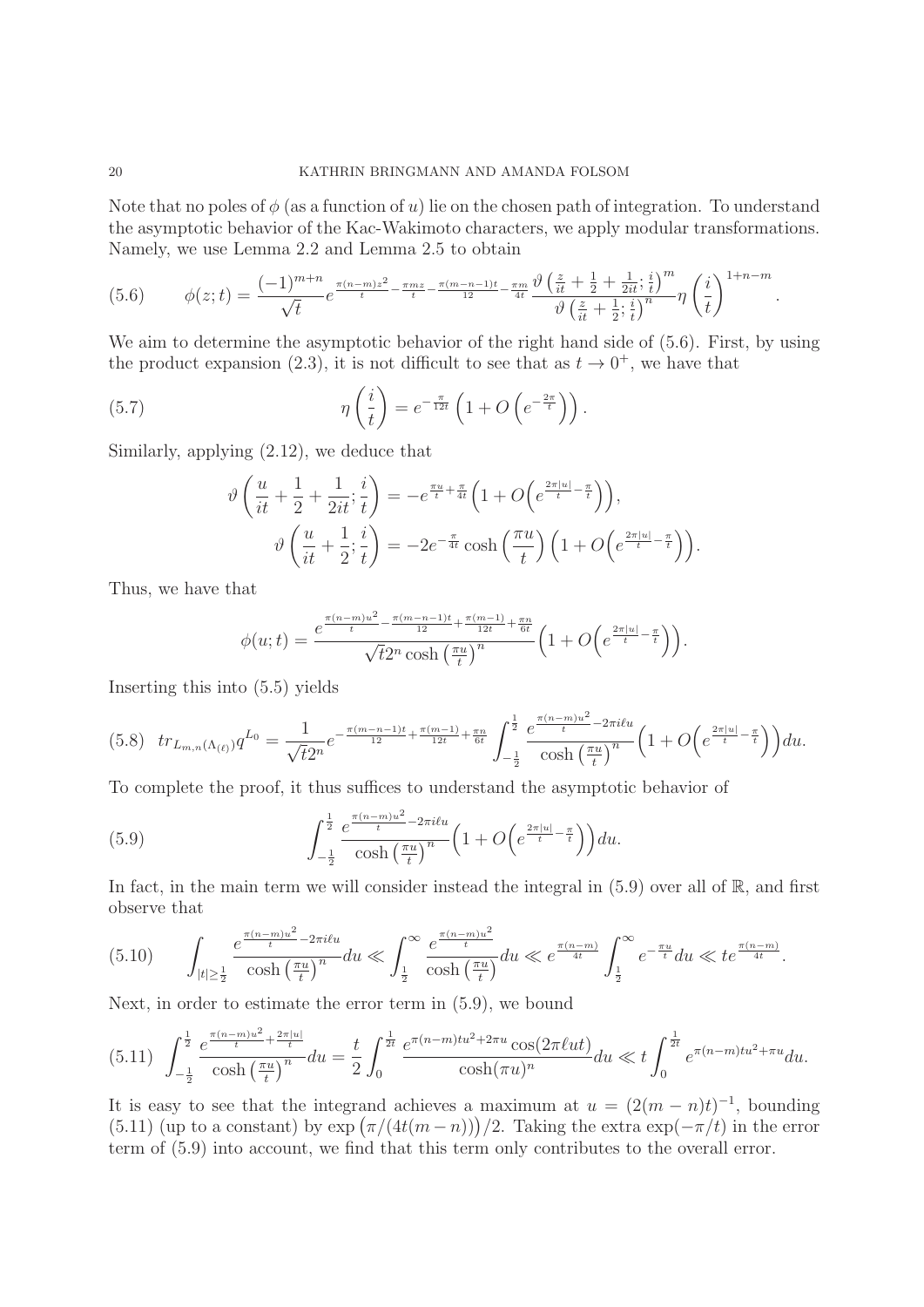To finish the proof, we consider the Taylor expansion of

$$
\int_{\mathbb{R}} \frac{e^{\frac{\pi (n-m)u^2}{t} - 2\pi i \ell u}}{\cosh\left(\frac{\pi u}{t}\right)^n} du,
$$

which is easily seen to be equal to  $tI_{\ell}(t)$ . Using Lemma 5.1 with (5.8) and the preceding argument gives

$$
tr_{L_{m,n}(\Lambda_{(\ell)})} q^{L_0} = e^{\frac{\pi t}{12}(n-m+1) + \frac{\pi}{12t}(m+2n-1)} \frac{\sqrt{t}}{2^n} \left( \sum_{r=0}^N a_r(m,n,\ell) \frac{t^r}{r!} + O(t^{N+1}) \right)
$$
  
d in Theorem 1.2.

as claimed in Theorem 1.2.

The remainder of this section is devoted the proof of Lemma 5.1.

Proof of Lemma 5.1. We compute that

(5.12) 
$$
\frac{d^r}{dt^r} \Big[ I_\ell(t) \Big]_{t=0} = (-\pi)^r \int_{\mathbb{R}} \frac{\Big( (m-n)u^2 + 2i\ell u \Big)^r}{\cosh(\pi u)^n} du
$$

$$
= (-\pi)^r \sum_{k=0}^r {r \choose k} (m-n)^k (2i\ell)^{r-k} \int_{\mathbb{R}} \frac{u^{k+r}}{\cosh(\pi u)^n} du.
$$

In light of the integral appearing in (5.12), we define

(5.13) 
$$
\widetilde{\mathcal{E}}_{k,n} := \int_{\mathbb{R}} \frac{x^k}{\cosh(\pi x)^n} dx.
$$

To finish the proof, we claim that the functions  $\mathcal{E}_{k,n}$  satisfy the recurrence (5.3), with the initial functions given by (5.14) and (5.15). We first establish the following lemma, which shows that  $\mathcal{E}_{k,n} = \mathcal{E}_{k,n}$  for  $n = 1, 2$ .

**Lemma 5.2.** For non-negative integers k, we have that

(5.14) 
$$
(-2i)^{-k}E_k = \int_{\mathbb{R}} \frac{x^k}{\cosh(\pi x)} dx,
$$

(5.15) 
$$
\frac{2i^{-k}}{\pi}B_k\left(\frac{1}{2}\right) = \int_{\mathbb{R}} \frac{x^k}{\cosh(\pi x)^2} dx.
$$

*Proof of Lemma 5.2.* Identity (5.14) is known and can be found in [15],  $p \leftarrow 42$ , (18), for example. Since we did not find a proof of (5.15) we provide one here for the convenience of the reader. We first claim that for real  $z \neq 0$ 

(5.16) 
$$
\int_{\mathbb{R}} \frac{e^{2\pi i z x}}{\cosh(\pi x)^2} dx = \frac{4z}{e^{\pi z} - e^{-\pi z}}
$$

To see that (5.16) is true, set  $f(z, x) := \frac{e^{2\pi i z x}}{\cosh(\pi x)^2}$ . Using the Residue Theorem we obtain, noting that  $x = i/2$  is a double pole of  $f(z, x)$  and that  $f(z, \pm R + it) \to 0$  for  $R \to \infty$ , that

(5.17) 
$$
\left(\int_{\mathbb{R}} - \int_{\mathbb{R}+i} \right) f(z, x) dx = 2\pi i \text{ Res}_{x=\frac{i}{2}} f(z, x) = 4ze^{-\pi z}.
$$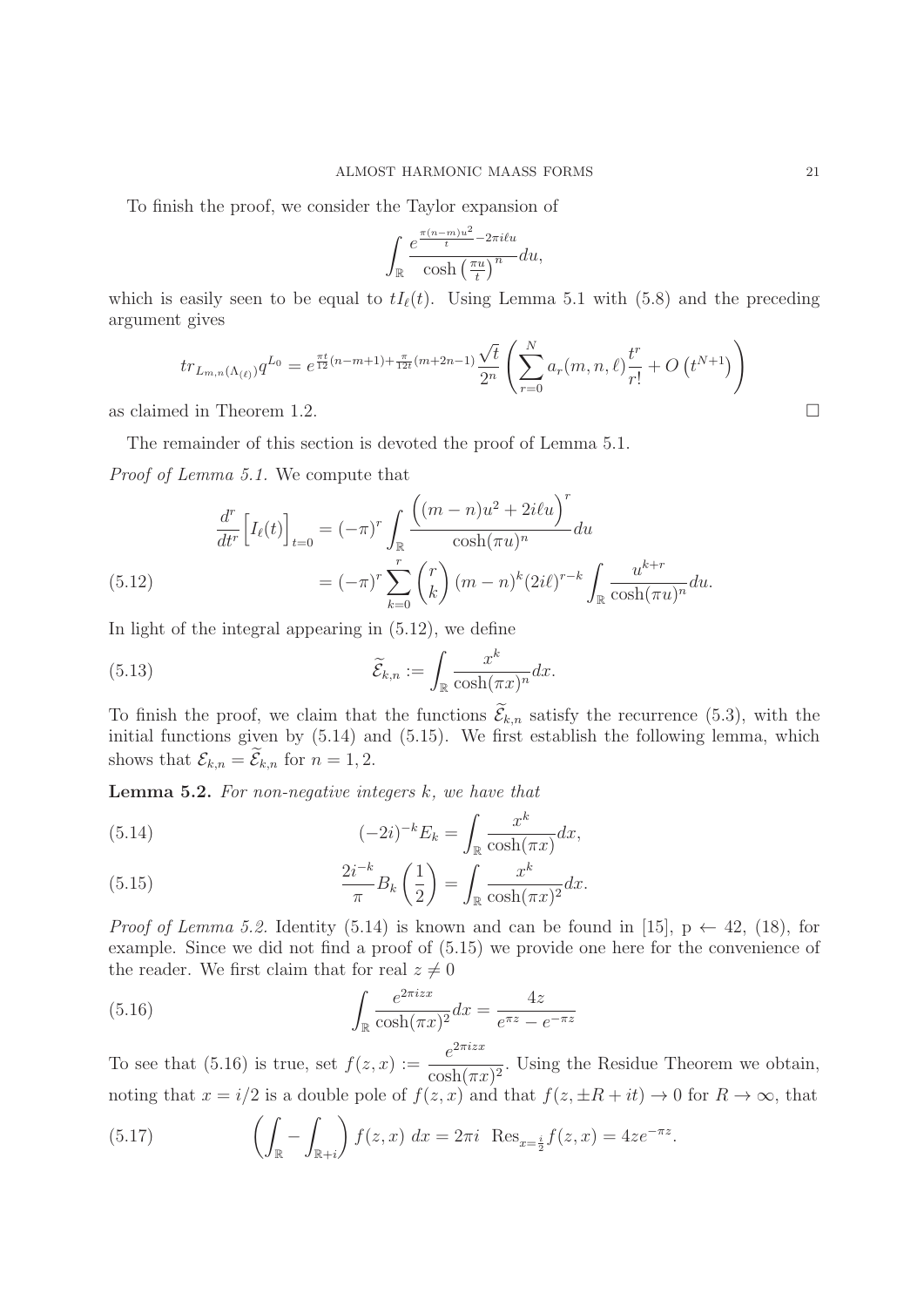Next we observe that

(5.18) 
$$
\int_{\mathbb{R}^+ i} f(z, x) \, dx = \int_{\mathbb{R}} f(z, x + i) \, dx = e^{-2\pi z} \int_{\mathbb{R}} f(z, x) \, dx.
$$

Combining (5.17) and (5.18), we obtain (5.16).

Identity (5.16) then implies that

(5.19) 
$$
\int_{\mathbb{R}} \frac{e^{itx}}{\cosh(\pi t)^2} dt = \frac{2xe^{\frac{x}{2}}}{\pi(e^x - 1)} = \frac{2}{\pi} \sum_{j=0}^{\infty} B_j \left(\frac{1}{2}\right) \frac{x^j}{j!}.
$$

On the other hand,

(5.20) 
$$
\int_{\mathbb{R}} \frac{e^{itx}}{\cosh(\pi t)^2} dt = \sum_{j=0}^{\infty} i^j \widetilde{\mathcal{E}}_{j,2} \frac{x^j}{j!}.
$$

Comparing power series coefficients in  $(5.19)$  and  $(5.20)$ , we obtain identity  $(5.15)$ .

Resuming the proof of Lemma 5.1, we begin with the fact that  $\mathcal{E}_{k,n} = \mathcal{E}_{k,n}$ , for  $n = 1, 2$  as established by Lemma 5.2. Next, we use the identity

$$
\left(\frac{d}{dx}\right)^2 \left(\frac{1}{\cosh(\pi x)^n}\right) = \frac{\pi^2 n^2}{\cosh(\pi x)^n} - \frac{\pi^2 n(n+1)}{\cosh(\pi x)^{n+2}},
$$

and proceed by integration by parts. We find that

$$
\widetilde{\mathcal{E}}_{k,n+2} = \int_{\mathbb{R}} \frac{x^k}{\cosh(\pi x)^{n+2}} dx
$$
\n
$$
= \frac{n}{(n+1)} \int_{\mathbb{R}} \frac{x^k}{\cosh(\pi x)^n} dx - \frac{1}{\pi^2 n(n+1)} \int_{\mathbb{R}} x^k \left(\frac{d}{dx}\right)^2 \left(\frac{1}{\cosh(\pi x)^n}\right) dx
$$
\n(5.21)\n
$$
= \frac{n}{(n+1)} \widetilde{\mathcal{E}}_{k,n} + \frac{k(k-1)}{\pi^2 n(n+1)} \widetilde{\mathcal{E}}_{k-2,n}
$$

as claimed. Considering the Taylor expansion about  $t = 0$  of  $I_{\ell}(t)$ , the proof of Lemma 5.1 now follows from  $(5.12)$ ,  $(5.13)$ , and  $(5.21)$ .  $\Box$ 

## **REFERENCES**

- [1] M. Aganagic, V. Bouchard, and A. Klemm, Topological strings and (almost) modular forms, Comm. Math. Phys. **277** no. 3 (2008), 771-819.
- [2] A. Atkin and F. Garvan, Relations between the ranks and cranks of partitions, Rankin memorial issues, Ramanujan J. **7** (2003), 343-366.
- [3] R. Berndt, R. Schmidt, Elements of the representation theory of the Jacobi group, Progress in Mathematics, 163. Birkhuser Verlag, Basel, 1998.
- [4] R. Borcherds, Monstrous Moonshine and Monstrous Lie Superalgebras, Invent. Math. **109** (1992), 405- 444.
- [5] K. Bringmann and A. Folsom, On the asymptotic behavior of Kac-Wakimoto characters, Proc. Am. Math. Soc., accepted for publication.
- [6] K. Bringmann and K. Ono, Some characters of Kac and Wakimoto and nonholomorphic modular functions, Math. Annalen **345** (2009), 547-558.
- [7] K. Bringmann, K. Mahlburg, and R. Rhoades, Asymptotics for rank and crank moments, Bull. of London Math. Soc. **43** (2011), 661-672.